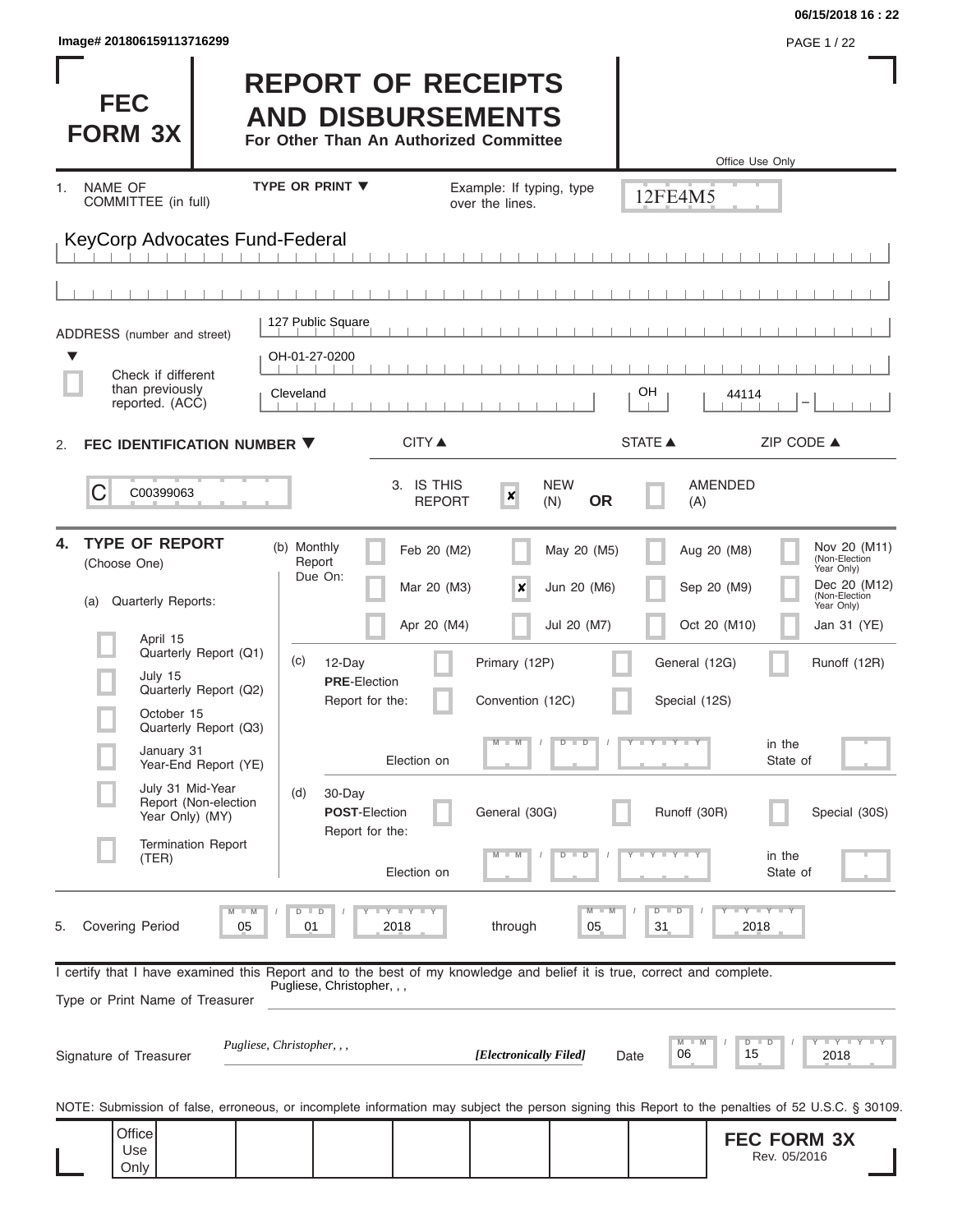✘

## **SUMMARY PAGE**

|    | lmage# 201806159113716300                                                                             |                                                      |                                                 |
|----|-------------------------------------------------------------------------------------------------------|------------------------------------------------------|-------------------------------------------------|
|    | FEC Form 3X (Rev. 05/2016)                                                                            | <b>SUMMARY PAGE</b><br>OF RECEIPTS AND DISBURSEMENTS | Page 2                                          |
|    | Write or Type Committee Name                                                                          |                                                      |                                                 |
|    | <b>KeyCorp Advocates Fund-Federal</b>                                                                 |                                                      |                                                 |
|    | Report Covering the Period:<br>From:                                                                  | $Y - Y - I$<br>D<br>D<br>05<br>01<br>2018<br>To:     | 31<br>2018<br>05                                |
|    |                                                                                                       | <b>COLUMN A</b><br><b>This Period</b>                | <b>COLUMN B</b><br><b>Calendar Year-to-Date</b> |
| 6. | Cash on Hand<br>(a)<br>Y'<br>January 1,<br>2018                                                       |                                                      | 44274.94                                        |
|    | Cash on Hand at<br>(b)<br>Beginning of Reporting Period                                               | 42909.62                                             |                                                 |
|    | Total Receipts (from Line 19)<br>(c)                                                                  | 2146.42                                              | 10807.10                                        |
|    | Subtotal (add Lines 6(b) and<br>(d)<br>6(c) for Column A and Lines<br>$6(a)$ and $6(c)$ for Column B) | 45056.04                                             | 55082.04                                        |
| 7. | Total Disbursements (from Line 31)                                                                    | 26006.50                                             | 36032.50                                        |
| 8. | Cash on Hand at Close of<br><b>Reporting Period</b><br>(subtract Line $7$ from Line $6(d)$ )          | 19049.54                                             | 19049.54                                        |
| 9. | Debts and Obligations Owed TO<br>the Committee (Itemize all on<br>Schedule C and/or Schedule D)       | 0.00                                                 |                                                 |
|    | 10. Debts and Obligations Owed BY<br>the Committee (Itemize all on<br>Schedule C and/or Schedule D)   | т<br>0.00                                            |                                                 |

This committee has qualified as a multicandidate committee. (see FEC FORM 1M)

#### **For further information contact:**

Federal Election Commission 999 E Street, NW Washington, DC 20463

Toll Free 800-424-9530 Local 202-694-1100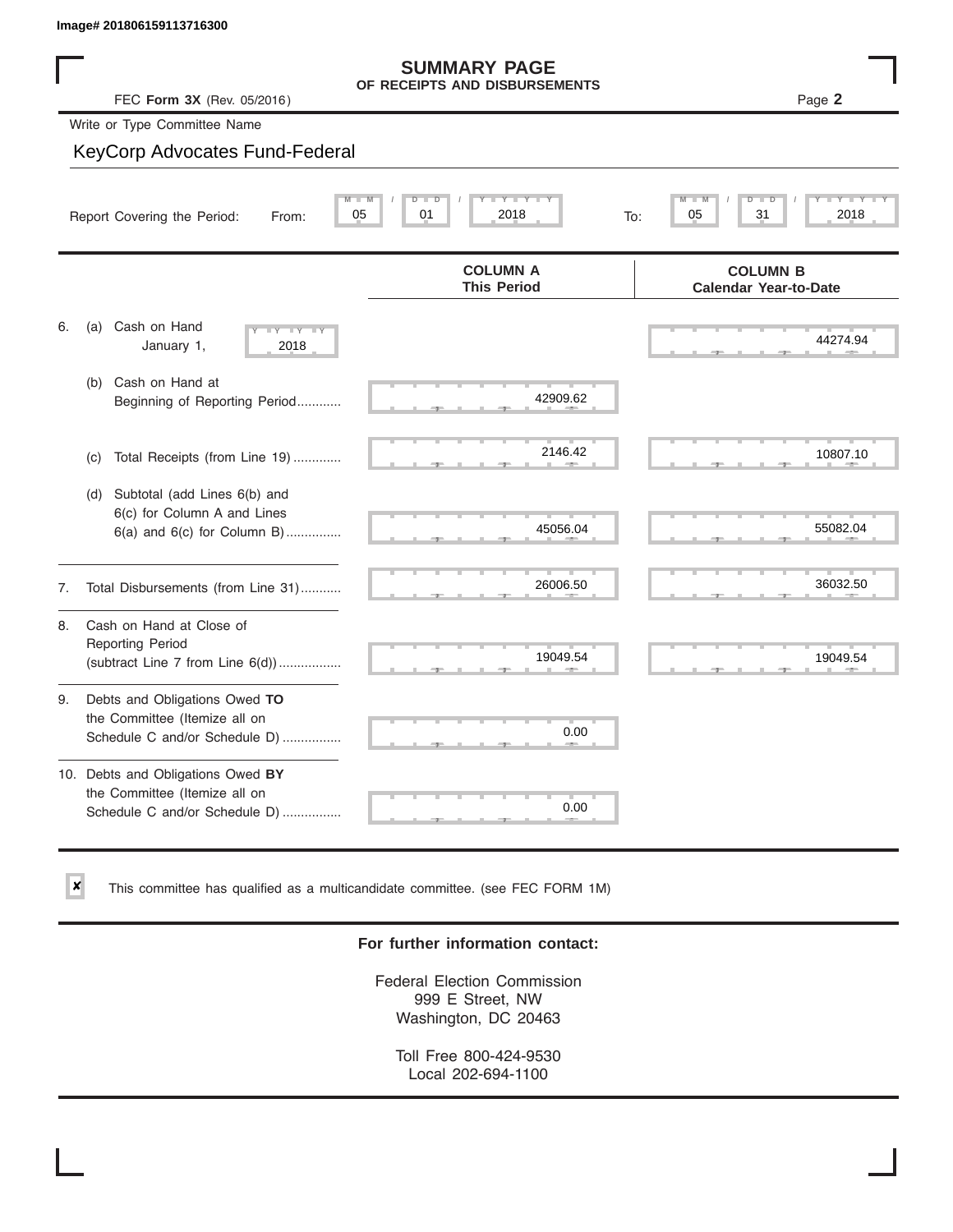## **DETAILED SUMMARY PAGE**

## KeyCorp Advocates Fund-Federal

| Image# 201806159113716301           |                                                |                                             |                                                 |
|-------------------------------------|------------------------------------------------|---------------------------------------------|-------------------------------------------------|
|                                     |                                                | <b>DETAILED SUMMARY PAGE</b>                |                                                 |
|                                     | FEC Form 3X (Rev. 05/2016)                     | of Receipts                                 | Page 3                                          |
| Write or Type Committee Name        |                                                |                                             |                                                 |
|                                     | KeyCorp Advocates Fund-Federal                 |                                             |                                                 |
|                                     | $M$ $M$<br>05                                  | <b>LY LY LY</b><br>$D$ $D$<br>01<br>2018    | Y TYT<br>$M$ $-$<br>D –<br>05<br>31<br>2018     |
| Report Covering the Period:         | From:                                          | To:                                         |                                                 |
|                                     | I. Receipts                                    | <b>COLUMN A</b><br><b>Total This Period</b> | <b>COLUMN B</b><br><b>Calendar Year-to-Date</b> |
|                                     | 11. Contributions (other than loans) From:     |                                             |                                                 |
| (a)                                 | Individuals/Persons Other                      |                                             |                                                 |
|                                     | <b>Than Political Committees</b>               | 1585.27                                     | 5444.23                                         |
| (i)                                 | Itemized (use Schedule A)                      |                                             |                                                 |
|                                     |                                                | 561.15                                      | 5362.87                                         |
| (iii) TOTAL (add                    |                                                |                                             |                                                 |
|                                     | Lines $11(a)(i)$ and $(ii)$                    | 2146.42                                     | 10807.10                                        |
|                                     |                                                |                                             |                                                 |
| (b)                                 | Political Party Committees                     | 0.00                                        | 0.00                                            |
| (C)                                 | <b>Other Political Committees</b>              |                                             |                                                 |
|                                     |                                                | 0.00                                        | 0.00                                            |
| (d)                                 | Total Contributions (add Lines                 |                                             |                                                 |
|                                     | $11(a)(iii)$ , (b), and (c)) (Carry            |                                             |                                                 |
|                                     |                                                | 2146.42                                     | 10807.10                                        |
| 12. Transfers From Affiliated/Other |                                                |                                             |                                                 |
|                                     |                                                | 0.00                                        | 0.00                                            |
|                                     |                                                | 0.00                                        | 0.00                                            |
|                                     |                                                |                                             |                                                 |
|                                     |                                                |                                             |                                                 |
|                                     | 14. Loan Repayments Received                   | 0.00                                        | 0.00                                            |
|                                     | 15. Offsets To Operating Expenditures          |                                             |                                                 |
| (Refunds, Rebates, etc.)            |                                                |                                             |                                                 |
|                                     | (Carry Totals to Line 37, page 5)              | 0.00                                        | 0.00                                            |
|                                     | 16. Refunds of Contributions Made              |                                             |                                                 |
|                                     | to Federal Candidates and Other                |                                             |                                                 |
| 17. Other Federal Receipts          | Political Committees                           | 0.00                                        | 0.00                                            |
|                                     |                                                | 0.00                                        | 0.00                                            |
|                                     | 18. Transfers from Non-Federal and Levin Funds |                                             |                                                 |
| (a) Non-Federal Account             |                                                |                                             |                                                 |
|                                     |                                                | 0.00                                        | 0.00                                            |
|                                     |                                                |                                             |                                                 |
|                                     | (b) Levin Funds (from Schedule H5)             | 0.00                                        | 0.00                                            |
|                                     |                                                |                                             |                                                 |
|                                     | (c) Total Transfers (add $18(a)$ and $18(b)$ ) | 0.00                                        | 0.00                                            |
|                                     |                                                |                                             |                                                 |
|                                     | 19. Total Receipts (add Lines 11(d),           |                                             | 10807.10                                        |
|                                     | 12, 13, 14, 15, 16, 17, and 18(c))             | 2146.42                                     |                                                 |
| 20. Total Federal Receipts          |                                                |                                             |                                                 |
|                                     | (subtract Line 18(c) from Line 19)▶            | 2146.42                                     | 10807.10                                        |

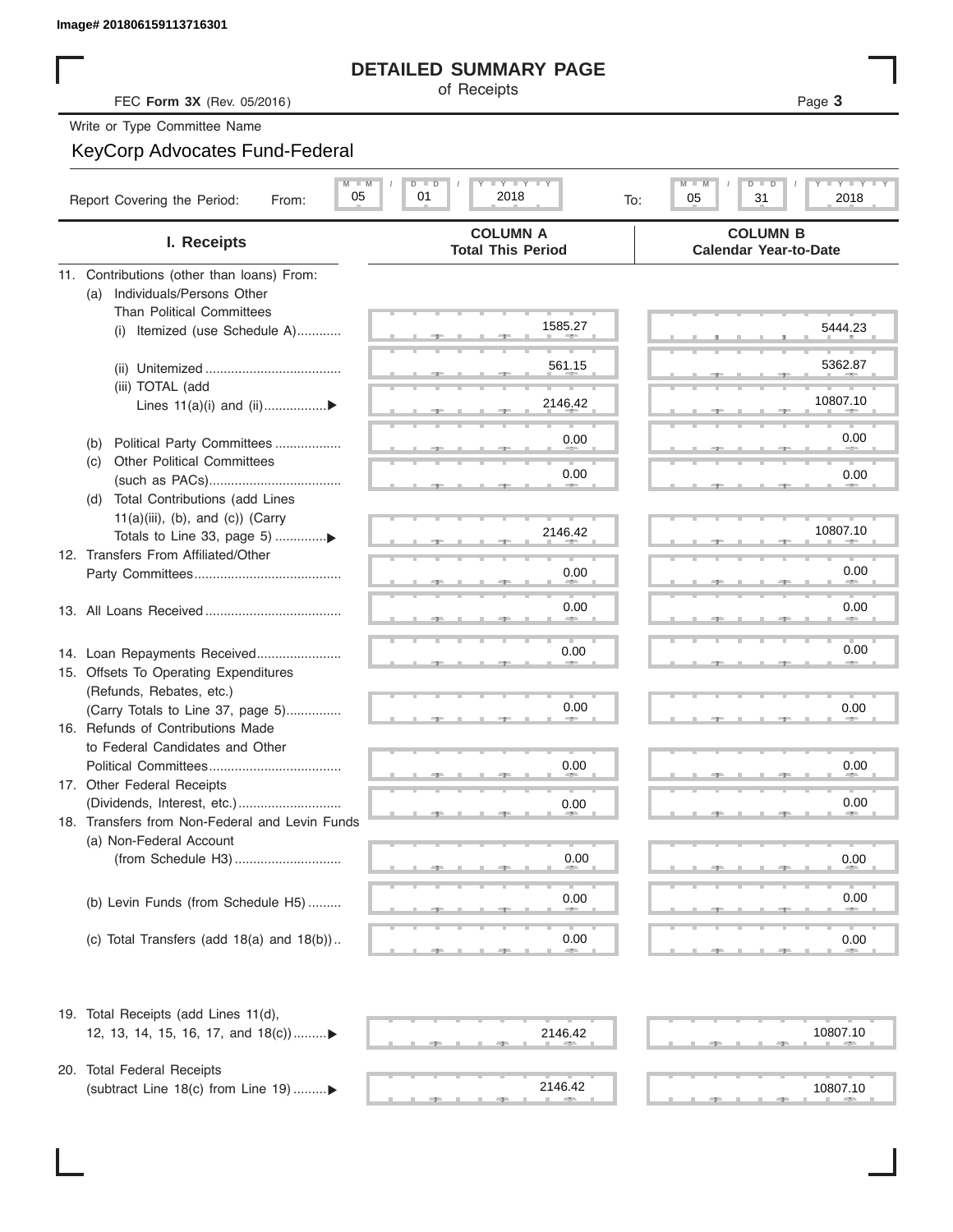ı

## **DETAILED SUMMARY PAGE**

of Disbursements

|     |                                                                  | <b>COLUMN A</b>          | <b>COLUMN B</b>              |
|-----|------------------------------------------------------------------|--------------------------|------------------------------|
|     | <b>II. Disbursements</b>                                         | <b>Total This Period</b> | <b>Calendar Year-to-Date</b> |
|     | 21. Operating Expenditures:<br>(a) Allocated Federal/Non-Federal |                          |                              |
|     | Activity (from Schedule H4)                                      |                          |                              |
|     | Federal Share<br>(i)                                             | 0.00                     | 0.00                         |
|     |                                                                  |                          |                              |
|     | Non-Federal Share<br>(ii)                                        | 0.00                     | 0.00                         |
|     | (b) Other Federal Operating                                      |                          |                              |
|     |                                                                  | 6.50                     | 13.00                        |
|     | (c) Total Operating Expenditures                                 |                          |                              |
|     | (add 21(a)(i), (a)(ii), and (b))                                 | 6.50                     | 13.00                        |
|     | 22. Transfers to Affiliated/Other Party                          |                          |                              |
|     |                                                                  | 0.00                     | 0.00                         |
|     | 23. Contributions to                                             | <b>All 200</b>           | <b>AREA</b>                  |
|     | Federal Candidates/Committees<br>and Other Political Committees  | 26000.00                 | 36000.00                     |
|     | 24. Independent Expenditures                                     |                          | <b>All Contracts</b>         |
|     |                                                                  | 0.00                     | 0.00                         |
|     | 25. Coordinated Party Expenditures                               |                          |                              |
|     | $(52 \text{ U.S.C. }$ § 30116(d))                                | 0.00                     |                              |
|     |                                                                  |                          | 0.00                         |
|     | 26. Loan Repayments Made                                         | 0.00                     |                              |
|     |                                                                  |                          | 0.00                         |
|     |                                                                  |                          | 0.00                         |
|     | 28. Refunds of Contributions To:                                 | 0.00                     |                              |
|     | (a) Individuals/Persons Other                                    |                          |                              |
|     | Than Political Committees                                        | 0.00                     | 0.00                         |
|     |                                                                  |                          |                              |
| (b) | Political Party Committees                                       | 0.00                     | 0.00                         |
| (C) | <b>Other Political Committees</b>                                |                          |                              |
|     |                                                                  | 0.00                     | 0.00                         |
| (d) | <b>Total Contribution Refunds</b>                                |                          |                              |
|     | (add Lines 28(a), (b), and (c))                                  | 0.00                     | 0.00                         |
|     |                                                                  |                          |                              |
|     | 29. Other Disbursements (Including                               |                          |                              |
|     |                                                                  | 0.00                     | 19.50                        |
|     |                                                                  |                          |                              |
|     | 30. Federal Election Activity (52 U.S.C. § 30101(20))            |                          |                              |
|     | (a) Allocated Federal Election Activity                          |                          |                              |
|     | (from Schedule H6)                                               |                          |                              |
|     |                                                                  | 0.00                     | 0.00                         |
|     |                                                                  |                          |                              |
|     |                                                                  |                          | 0.00                         |
| (b) | Federal Election Activity Paid                                   | 0.00                     |                              |
|     |                                                                  |                          |                              |
|     | Entirely With Federal Funds                                      | 0.00                     | 0.00                         |
| (C) | Total Federal Election Activity (add                             |                          |                              |
|     | Lines $30(a)(i)$ , $30(a)(ii)$ and $30(b))$                      | 0.00                     | 0.00                         |
|     |                                                                  |                          |                              |
|     | 31. Total Disbursements (add Lines 21(c), 22,                    |                          |                              |
|     | 23, 24, 25, 26, 27, 28(d), 29 and 30(c))                         | 26006.50                 | 36032.50                     |
|     |                                                                  |                          |                              |
| 32. | <b>Total Federal Disbursements</b>                               |                          |                              |
|     | (subtract Line 21(a)(ii) and Line 30(a)(ii)                      |                          |                              |
|     |                                                                  |                          |                              |
|     |                                                                  | 26006.50                 | 36032.50                     |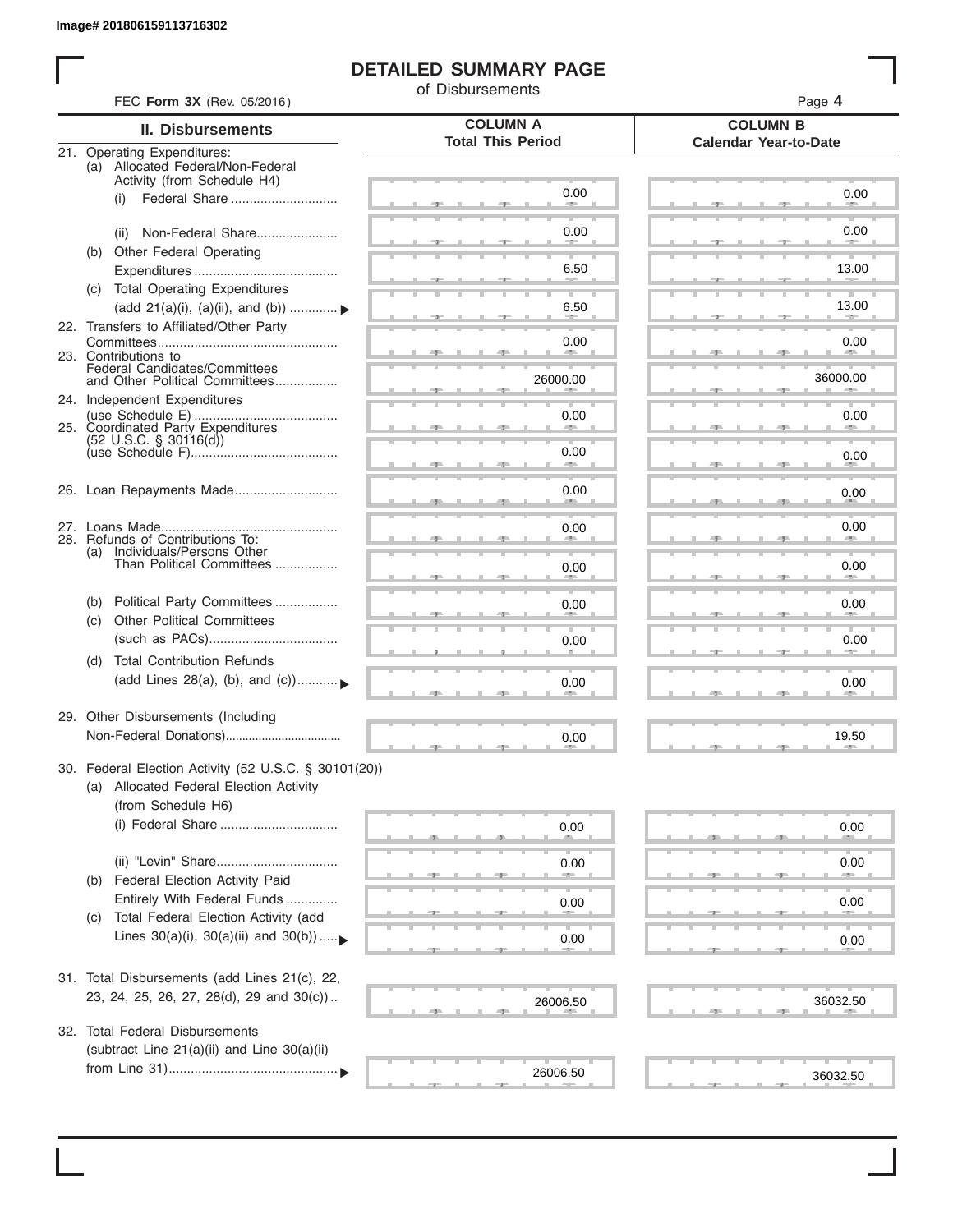ı

### **DETAILED SUMMARY PAGE**

of Disbursements

|     | FEC Form 3X (Rev. 05/2016)                                                     | u Disnarseniano                             | Page 5                                          |
|-----|--------------------------------------------------------------------------------|---------------------------------------------|-------------------------------------------------|
|     | III. Net Contributions/<br><b>Operating Expenditures</b>                       | <b>COLUMN A</b><br><b>Total This Period</b> | <b>COLUMN B</b><br><b>Calendar Year-to-Date</b> |
|     | 33. Total Contributions (other than loans)                                     | 2146.42                                     | 10807.10                                        |
| .34 | <b>Total Contribution Refunds</b>                                              | 0.00                                        | 0.00                                            |
|     | 35. Net Contributions (other than loans)<br>(subtract Line 34 from Line 33)    | 2146.42                                     | 10807.10                                        |
|     | 36. Total Federal Operating Expenditures<br>(add Line 21(a)(i) and Line 21(b)) | 6.50                                        | 13.00                                           |
|     | 37. Offsets to Operating Expenditures                                          | 0.00                                        | 0.00                                            |
|     | 38. Net Operating Expenditures                                                 | 6.50                                        | 13.00                                           |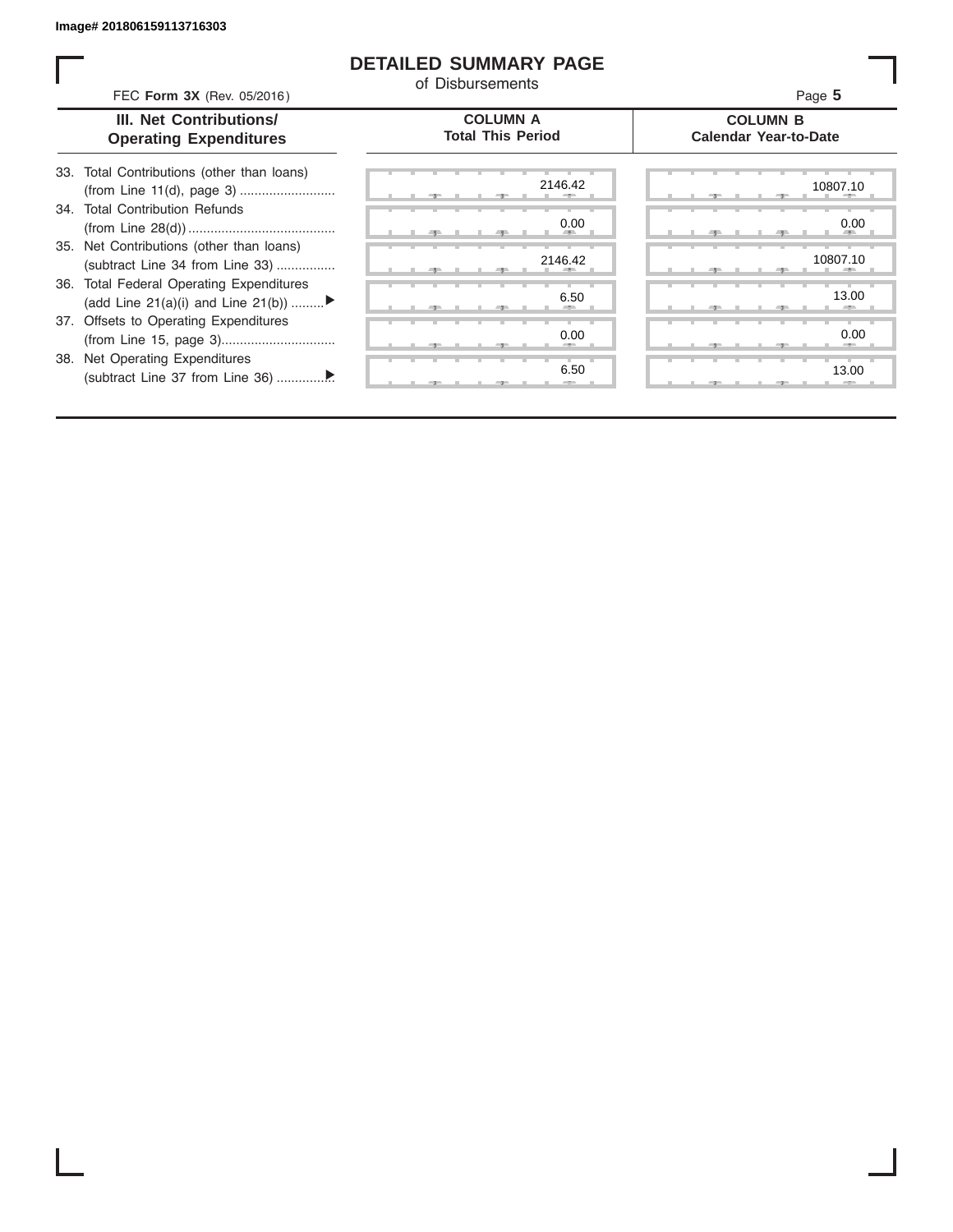|                          | <b>SCHEDULE A (FEC Form 3X)</b> |
|--------------------------|---------------------------------|
| <b>ITEMIZED RECEIPTS</b> |                                 |

FOR LINE NUMBER: PAGE 6<br>(check only one) Use separate schedule(s)<br>for each category of the<br> $\frac{|\mathbf{x}|}{\mathbf{x}}$  11a  $\frac{|\mathbf{x}|}{\mathbf{x}}$  11b

 $\overline{\mathbf{x}}$  11a

, , . ▲ ▲ ▲ , , . Aggregate Year-to-Date ▼  $\frac{384.6}{1}$ C C ▲ ▲ ▲ , , . , , .  $384.6$ C **M M / D D / Y Y Y Y M M / D D / Y Y Y Y M M / D D / Y Y Y Y**  $\frac{384.6}{1}$ , , . Any information copied from such Reports and Statements may not be sold or used by any person for the purpose of soliciting contributions or for commercial purposes, other than using the name and address of any political committee to solicit contributions from such committee. NAME OF COMMITTEE (In Full) **SUBTOTAL** of Receipts This Page (optional)............................................................................ ▼ ▼ Full Name of Individual (Last, First, Middle Initial) or Full Organization Name Mailing Address 15 Wiltshire Ln City City Code City State City Receipt For: Primary **General** Other (specify) ▼ Amount of Each Receipt this Period **A.** Date of Receipt Name of Employer (for Individual)  $\vert$  Occupation (for Individual) FEC ID number of contributing federal political committee. Full Name of Individual (Last, First, Middle Initial) or Full Organization Name Mailing Address 15 Wiltshire Ln City **State** Zip Code Receipt For: Primary **General** Other (specify) ▼ Amount of Each Receipt this Period **B.** Barry, Richard, , , Aggregate Year-to-Date ▼ Date of Receipt FEC ID number of contributing federal political committee. Full Name of Individual (Last, First, Middle Initial) or Full Organization Name Mailing Address 165 Bauer Rd City City State Zip Code Receipt For: Primary **General** Other (specify) Amount of Each Receipt this Period **C.** Belgio, Lisa, , , Aggregate Year-to-Date ▼ Date of Receipt FEC ID number of contributing federal political committee. Detailed Summary Page  $\begin{array}{|c|c|c|c|c|c|}\n\hline\n11a & 11b & 11c & 12 \ \hline\n13 & 14 & 15 & 16\n\end{array}$ |13 | |14 | |15 | |16 | |17 Memo Item Memo Item Memo Item Name of Employer (for Individual) <br>
KeyBank National Association **Communisty** China Deputy China Bick Officer Name of Employer (for Individual) <br> Qccupation (for Individual) KeyCorp Advocates Fund-Federal Barry, Richard, , , 05 04 2018 Avon CT 06001-3175 **Transaction ID : DF4AA3AAD8E340F991E5** Federal political committee.<br>
Name of Employer (for Individual)<br>
KeyBank National Association Deputy Chief Risk Officer<br>
Receipt For: Aggregate Year-to-Date ▼<br>
Deputy Chief Risk Officer<br>
Primary General Other (specify) ▼ 05 18 2018 UIT CIT COOP T**ransaction ID : 7AD34F50113B4180AF96**<br>Avon CT 06001-3175 Amount of Fach Beceint this Period Federal political committee.<br>
The of Employer (for Individual)<br>
KeyBank National Association Deputy Chief Risk Officer<br>
Receipt For: Aggregate Year-to-Date ▼<br>
Primary General Other (specify) ▼ 384.60  $05$  04  $\parallel$  2018 Monaca PA 15061-2203 **Transaction ID : E3D1ADE7682E480E82AD** KeyBank National Association Sr Learning Consultant 38.46<br>
(a)<br>
384.60<br>
384.60 115.38

**TOTAL** This Period (last page this line number only)...............................................................

FEC **Schedule A (Form 3X)** Rev. 06/2016

OF 22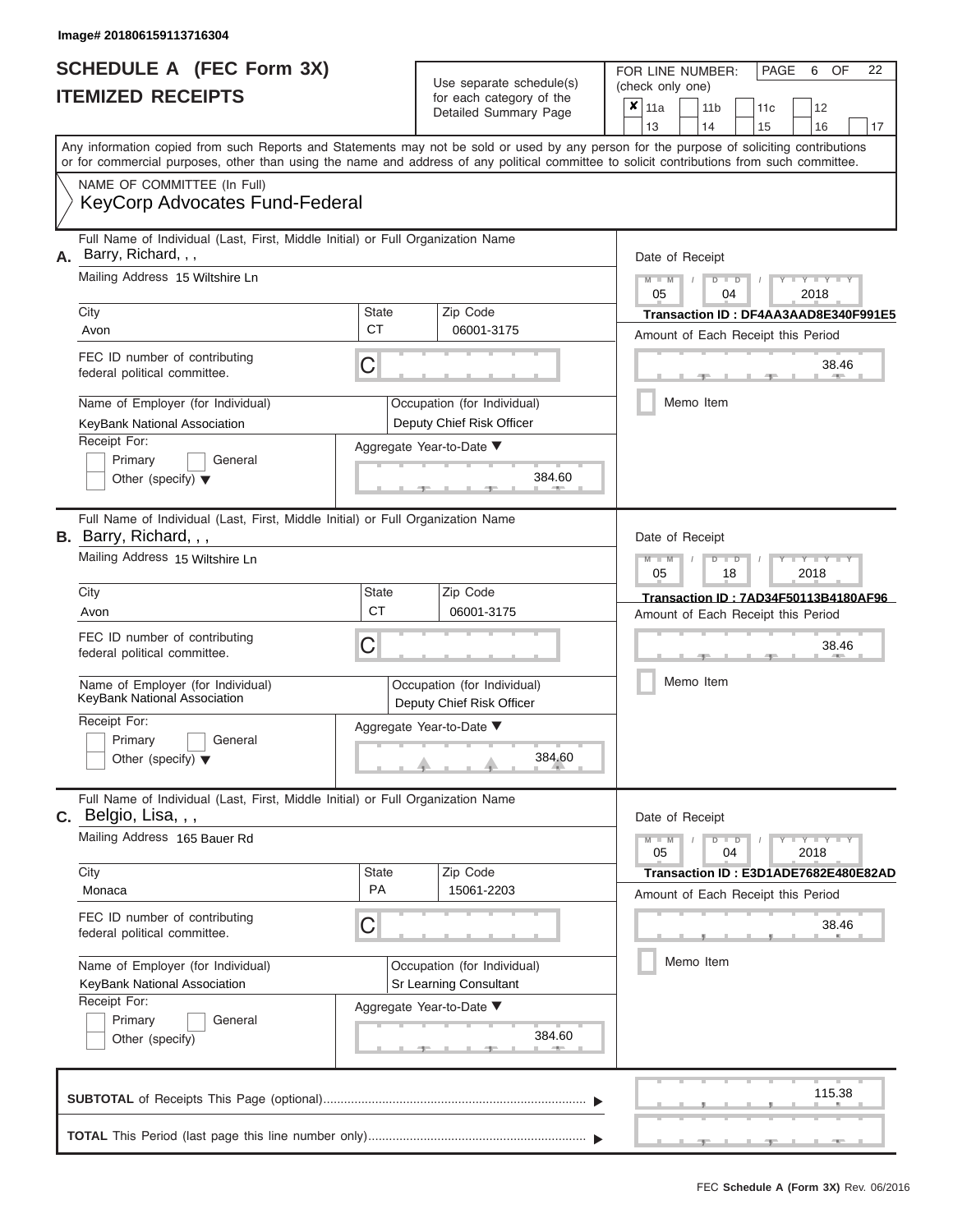|                          | <b>SCHEDULE A (FEC Form 3X)</b> |
|--------------------------|---------------------------------|
| <b>ITEMIZED RECEIPTS</b> |                                 |

FOR LINE NUMBER: PAGE 7 Use separate schedule(s) (check only one)<br>for each category of the  $\begin{array}{|c|c|c|c|c|}\hline \textbf{X} & 11a & 1\end{array}$ 

|                                                                                                                                                                                                                    |              | Detailed Summary Page                                        | × | 11a             |    | 11 b                 | 11c                                  | 12                                                                                                                                                                                                                                                                                                                                                                                                                                  |                        |    |
|--------------------------------------------------------------------------------------------------------------------------------------------------------------------------------------------------------------------|--------------|--------------------------------------------------------------|---|-----------------|----|----------------------|--------------------------------------|-------------------------------------------------------------------------------------------------------------------------------------------------------------------------------------------------------------------------------------------------------------------------------------------------------------------------------------------------------------------------------------------------------------------------------------|------------------------|----|
| Any information copied from such Reports and Statements may not be sold or used by any person for the purpose of soliciting contributions                                                                          |              |                                                              |   | 13              | 14 |                      | 15                                   | 16                                                                                                                                                                                                                                                                                                                                                                                                                                  |                        | 17 |
| or for commercial purposes, other than using the name and address of any political committee to solicit contributions from such committee.<br>NAME OF COMMITTEE (In Full)<br><b>KeyCorp Advocates Fund-Federal</b> |              |                                                              |   |                 |    |                      |                                      |                                                                                                                                                                                                                                                                                                                                                                                                                                     |                        |    |
| Full Name of Individual (Last, First, Middle Initial) or Full Organization Name<br>Belgio, Lisa, , ,<br>А.                                                                                                         |              |                                                              |   | Date of Receipt |    |                      |                                      |                                                                                                                                                                                                                                                                                                                                                                                                                                     |                        |    |
| Mailing Address 165 Bauer Rd                                                                                                                                                                                       |              |                                                              |   | $M - M$<br>05   |    | $D$ $D$<br>18        |                                      | $Y = Y + Y$<br>2018                                                                                                                                                                                                                                                                                                                                                                                                                 |                        |    |
| City                                                                                                                                                                                                               | <b>State</b> | Zip Code                                                     |   |                 |    |                      | Transaction ID: AEC17A7BAE5C46BDBA4. |                                                                                                                                                                                                                                                                                                                                                                                                                                     |                        |    |
| Monaca                                                                                                                                                                                                             | <b>PA</b>    | 15061-2203                                                   |   |                 |    |                      | Amount of Each Receipt this Period   |                                                                                                                                                                                                                                                                                                                                                                                                                                     |                        |    |
| FEC ID number of contributing<br>federal political committee.                                                                                                                                                      | С            |                                                              |   |                 |    |                      |                                      |                                                                                                                                                                                                                                                                                                                                                                                                                                     | 38.46<br><b>AND IN</b> |    |
| Name of Employer (for Individual)                                                                                                                                                                                  |              | Occupation (for Individual)                                  |   |                 |    | Memo Item            |                                      |                                                                                                                                                                                                                                                                                                                                                                                                                                     |                        |    |
| KeyBank National Association                                                                                                                                                                                       |              | Sr Learning Consultant                                       |   |                 |    |                      |                                      |                                                                                                                                                                                                                                                                                                                                                                                                                                     |                        |    |
| Receipt For:                                                                                                                                                                                                       |              | Aggregate Year-to-Date ▼                                     |   |                 |    |                      |                                      |                                                                                                                                                                                                                                                                                                                                                                                                                                     |                        |    |
| Primary<br>General<br>Other (specify) $\blacktriangledown$                                                                                                                                                         |              | 384.60                                                       |   |                 |    |                      |                                      |                                                                                                                                                                                                                                                                                                                                                                                                                                     |                        |    |
| Full Name of Individual (Last, First, Middle Initial) or Full Organization Name<br><b>B.</b> Brennan, Brian, , ,                                                                                                   |              |                                                              |   | Date of Receipt |    |                      |                                      |                                                                                                                                                                                                                                                                                                                                                                                                                                     |                        |    |
| Mailing Address 2961 Edgewood Rd                                                                                                                                                                                   |              |                                                              |   | $M - M$<br>05   |    | $D$ $D$<br>04        |                                      | $\begin{array}{c} \mathbf{1} \mathbf{1} \mathbf{1} \mathbf{1} \mathbf{1} \mathbf{1} \mathbf{1} \mathbf{1} \mathbf{1} \mathbf{1} \mathbf{1} \mathbf{1} \mathbf{1} \mathbf{1} \mathbf{1} \mathbf{1} \mathbf{1} \mathbf{1} \mathbf{1} \mathbf{1} \mathbf{1} \mathbf{1} \mathbf{1} \mathbf{1} \mathbf{1} \mathbf{1} \mathbf{1} \mathbf{1} \mathbf{1} \mathbf{1} \mathbf{1} \mathbf{1} \mathbf{1} \mathbf{1} \mathbf{1} \mathbf$<br>2018 |                        |    |
| City                                                                                                                                                                                                               | <b>State</b> | Zip Code                                                     |   |                 |    |                      | Transaction ID: FD55DEE3ABA1410E827B |                                                                                                                                                                                                                                                                                                                                                                                                                                     |                        |    |
| Pepper Pike                                                                                                                                                                                                        | OH           | 44124-5101                                                   |   |                 |    |                      | Amount of Each Receipt this Period   |                                                                                                                                                                                                                                                                                                                                                                                                                                     |                        |    |
| FEC ID number of contributing<br>federal political committee.                                                                                                                                                      | С            |                                                              |   |                 |    |                      |                                      |                                                                                                                                                                                                                                                                                                                                                                                                                                     | 25.00                  |    |
| Name of Employer (for Individual)<br>KeyBanc Capital Markets Inc.                                                                                                                                                  |              | Occupation (for Individual)<br>Nat'l Hd, Fix Inc SIs & Trdng |   |                 |    | Memo Item            |                                      |                                                                                                                                                                                                                                                                                                                                                                                                                                     |                        |    |
| Receipt For:<br>Primary<br>General<br>Other (specify) $\blacktriangledown$                                                                                                                                         |              | Aggregate Year-to-Date ▼<br>250.00                           |   |                 |    |                      |                                      |                                                                                                                                                                                                                                                                                                                                                                                                                                     |                        |    |
| Full Name of Individual (Last, First, Middle Initial) or Full Organization Name<br>C. Brennan, Brian, , ,                                                                                                          |              |                                                              |   | Date of Receipt |    |                      |                                      |                                                                                                                                                                                                                                                                                                                                                                                                                                     |                        |    |
| Mailing Address 2961 Edgewood Rd                                                                                                                                                                                   |              |                                                              |   | $M - M$<br>05   |    | $D$ $\Box$ $D$<br>18 |                                      | $Y - Y - Y - Y - Y$<br>2018                                                                                                                                                                                                                                                                                                                                                                                                         |                        |    |
| City                                                                                                                                                                                                               | <b>State</b> | Zip Code                                                     |   |                 |    |                      | Transaction ID: 626A96F1438C4096AB9F |                                                                                                                                                                                                                                                                                                                                                                                                                                     |                        |    |
| Pepper Pike                                                                                                                                                                                                        | OH           | 44124-5101                                                   |   |                 |    |                      | Amount of Each Receipt this Period   |                                                                                                                                                                                                                                                                                                                                                                                                                                     |                        |    |
| FEC ID number of contributing<br>federal political committee.                                                                                                                                                      | С            |                                                              |   |                 |    |                      |                                      |                                                                                                                                                                                                                                                                                                                                                                                                                                     | 25.00                  |    |
| Name of Employer (for Individual)<br>KeyBanc Capital Markets Inc.                                                                                                                                                  |              | Occupation (for Individual)<br>Nat'l Hd, Fix Inc Sls & Trdng |   |                 |    | Memo Item            |                                      |                                                                                                                                                                                                                                                                                                                                                                                                                                     |                        |    |
| Receipt For:<br>Primary<br>General<br>Other (specify)                                                                                                                                                              |              | Aggregate Year-to-Date ▼<br>250.00<br><b>AND IN</b>          |   |                 |    |                      |                                      |                                                                                                                                                                                                                                                                                                                                                                                                                                     |                        |    |
|                                                                                                                                                                                                                    |              |                                                              |   |                 |    |                      |                                      |                                                                                                                                                                                                                                                                                                                                                                                                                                     | 88.46                  |    |

OF 22

 $\overline{\phantom{0}}$ 

 $\Box$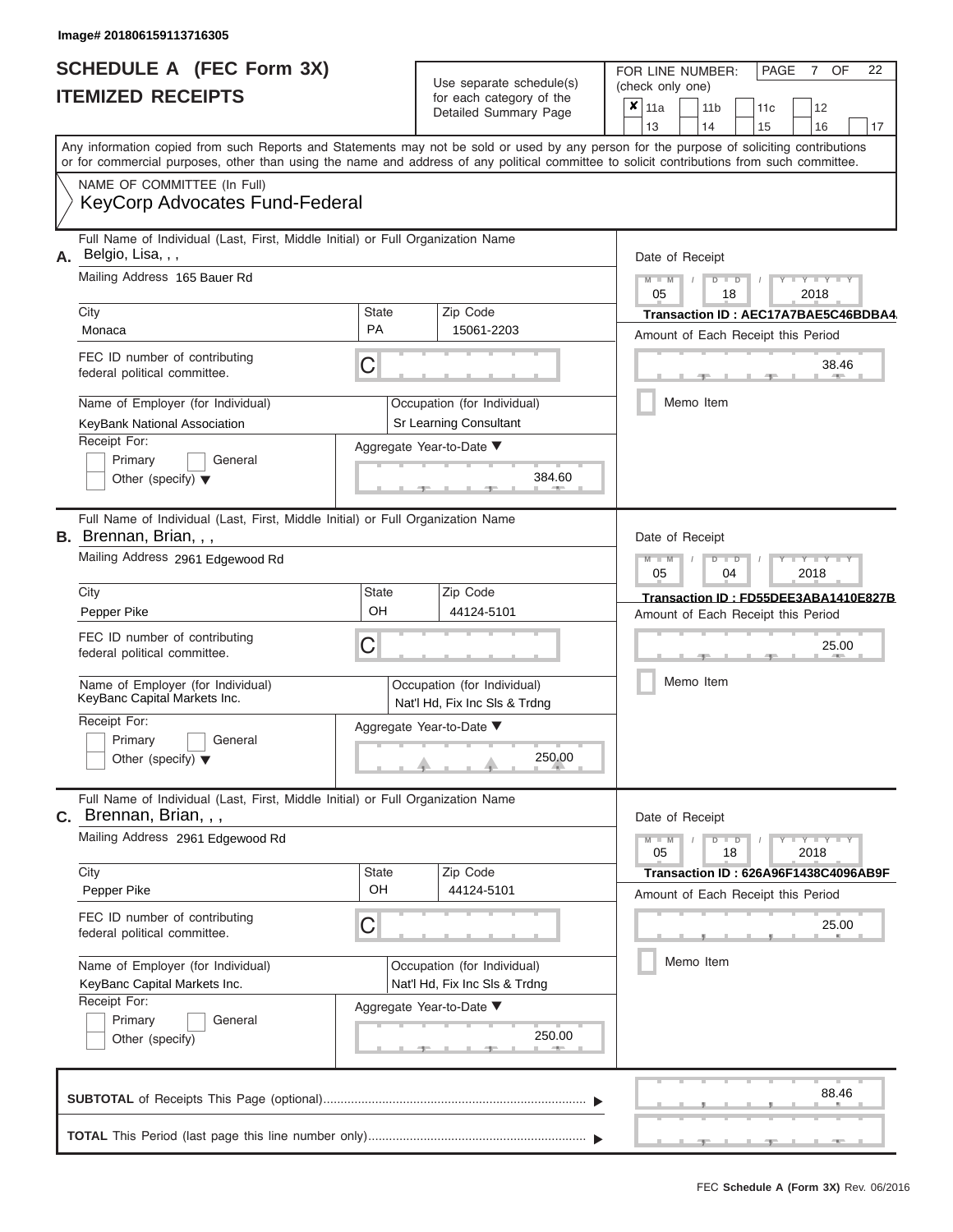|                          | <b>SCHEDULE A (FEC Form 3X)</b> |
|--------------------------|---------------------------------|
| <b>ITEMIZED RECEIPTS</b> |                                 |

FOR LINE NUMBER:<br>(check only one) Use separate schedule(s) (check only one) for each category of the

| <u>IIEMIZED RECEIPIS</u>                                                                                                                               | for each category of the<br>Detailed Summary Page                                                                                                                                                                                                                                       | ×<br>12<br>11a<br>11 <sub>b</sub><br>11c<br>13<br>17<br>14<br>15<br>16     |
|--------------------------------------------------------------------------------------------------------------------------------------------------------|-----------------------------------------------------------------------------------------------------------------------------------------------------------------------------------------------------------------------------------------------------------------------------------------|----------------------------------------------------------------------------|
|                                                                                                                                                        | Any information copied from such Reports and Statements may not be sold or used by any person for the purpose of soliciting contributions<br>or for commercial purposes, other than using the name and address of any political committee to solicit contributions from such committee. |                                                                            |
| NAME OF COMMITTEE (In Full)<br><b>KeyCorp Advocates Fund-Federal</b>                                                                                   |                                                                                                                                                                                                                                                                                         |                                                                            |
| Full Name of Individual (Last, First, Middle Initial) or Full Organization Name<br>Burleyson, James, , ,<br>А.                                         |                                                                                                                                                                                                                                                                                         | Date of Receipt                                                            |
| Mailing Address 2271 Stockton Ln                                                                                                                       |                                                                                                                                                                                                                                                                                         | $Y = Y$<br>$\overline{\mathsf{M}}$<br>D<br>D<br>2018<br>05<br>04           |
| City<br>Aurora                                                                                                                                         | <b>State</b><br>Zip Code<br>IL<br>60502-6962                                                                                                                                                                                                                                            | Transaction ID: 7DE6B686C4BD498FAE64<br>Amount of Each Receipt this Period |
| FEC ID number of contributing<br>federal political committee.                                                                                          | C                                                                                                                                                                                                                                                                                       | 38.46                                                                      |
| Name of Employer (for Individual)<br>KeyBanc Capital Markets Inc.<br>Receipt For:                                                                      | Occupation (for Individual)<br>Trader Sr, Inst Fl<br>Aggregate Year-to-Date ▼                                                                                                                                                                                                           | Memo Item                                                                  |
| Primary<br>General<br>Other (specify) $\blacktriangledown$                                                                                             | 384.60                                                                                                                                                                                                                                                                                  |                                                                            |
| Full Name of Individual (Last, First, Middle Initial) or Full Organization Name<br><b>B.</b> Burleyson, James, , ,<br>Mailing Address 2271 Stockton Ln |                                                                                                                                                                                                                                                                                         | Date of Receipt                                                            |
|                                                                                                                                                        |                                                                                                                                                                                                                                                                                         | Y L Y L<br>M<br>$\overline{\mathsf{M}}$<br>D<br>05<br>18<br>2018           |
| City<br>Aurora                                                                                                                                         | <b>State</b><br>Zip Code<br>IL<br>60502-6962                                                                                                                                                                                                                                            | Transaction ID: E2530CEAE71545F987C1<br>Amount of Each Receipt this Period |
| FEC ID number of contributing<br>federal political committee.                                                                                          | C                                                                                                                                                                                                                                                                                       | 38.46                                                                      |
| Name of Employer (for Individual)<br>KeyBanc Capital Markets Inc.                                                                                      | Occupation (for Individual)<br>Trader Sr, Inst FI                                                                                                                                                                                                                                       | Memo Item                                                                  |
| Receipt For:<br>Primary<br>General<br>Other (specify) $\blacktriangledown$                                                                             | Aggregate Year-to-Date ▼<br>384.60                                                                                                                                                                                                                                                      |                                                                            |
| Full Name of Individual (Last, First, Middle Initial) or Full Organization Name<br>$c.$ Carlson, Amy, $,$ ,                                            |                                                                                                                                                                                                                                                                                         | Date of Receipt                                                            |
| Mailing Address 2884 Woodbury Rd                                                                                                                       |                                                                                                                                                                                                                                                                                         | $Y - Y - Y$<br>$\Box$<br>$\overline{D}$<br>05<br>04<br>2018                |
| City<br><b>Shaker Heights</b>                                                                                                                          | <b>State</b><br>Zip Code<br>OH<br>44120-2426                                                                                                                                                                                                                                            | Transaction ID: 113457B674214D54AA04<br>Amount of Each Receipt this Period |
| FEC ID number of contributing<br>federal political committee.                                                                                          | C                                                                                                                                                                                                                                                                                       | 38.46                                                                      |
| Name of Employer (for Individual)<br>KeyBank National Association<br>Receipt For:                                                                      | Occupation (for Individual)<br>Grp Hd, DCM Orig & Structuring                                                                                                                                                                                                                           | Memo Item                                                                  |
| Primary<br>General<br>Other (specify)                                                                                                                  | Aggregate Year-to-Date ▼<br>384.60                                                                                                                                                                                                                                                      |                                                                            |
|                                                                                                                                                        |                                                                                                                                                                                                                                                                                         | 115.38                                                                     |
|                                                                                                                                                        |                                                                                                                                                                                                                                                                                         |                                                                            |

FEC **Schedule A (Form 3X)** Rev. 06/2016

PAGE 8 OF 22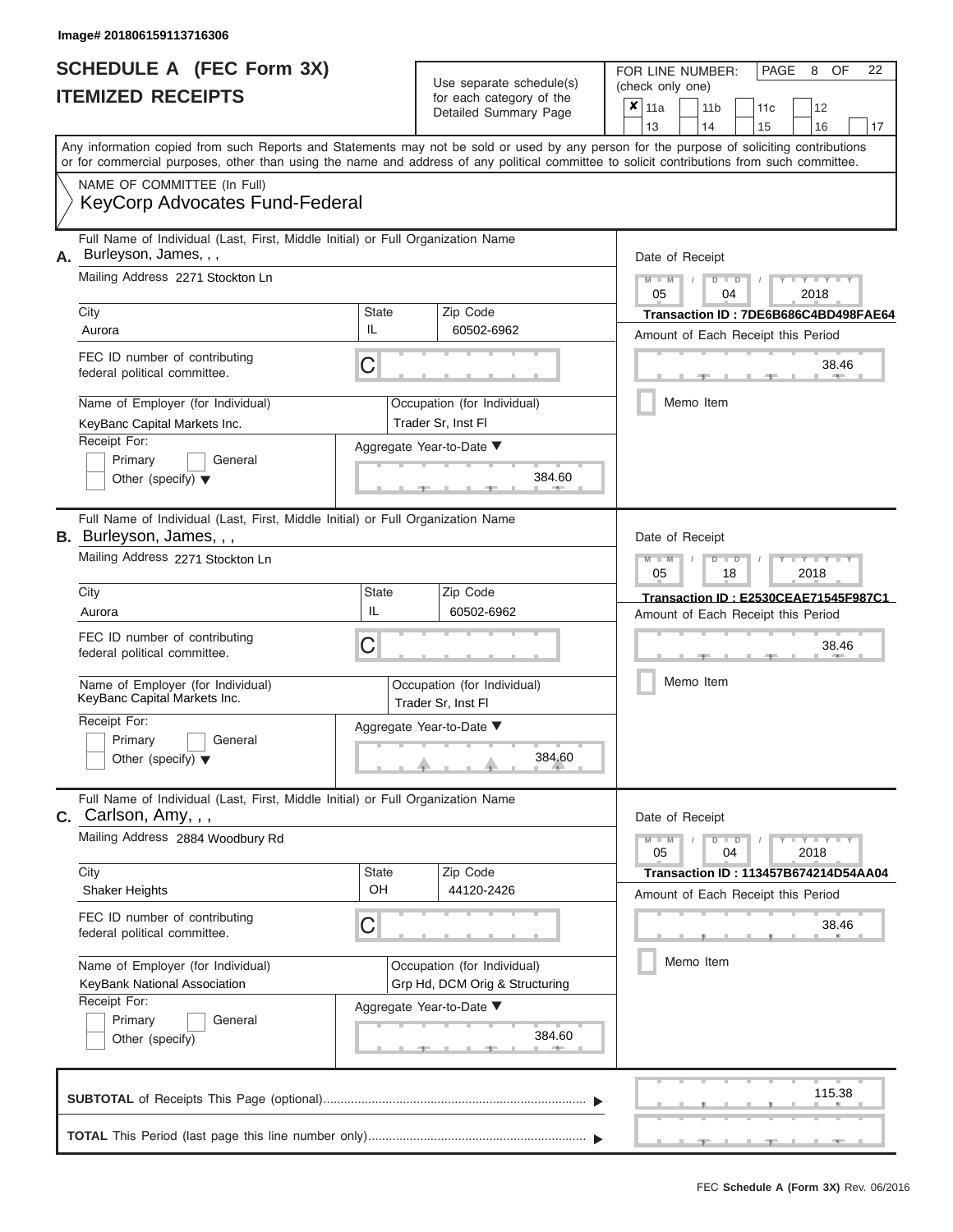|                          | <b>SCHEDULE A (FEC Form 3X)</b> |
|--------------------------|---------------------------------|
| <b>ITEMIZED RECEIPTS</b> |                                 |

FOR LINE NUMBER:<br>(check only one) Use separate schedule(s) for each category of the

|                                                               |                                                                                                                                                                                                                                                                                         |                             |                                                             | $\frac{1}{2}$<br>Detailed Summary Page | x     | 11a                                                                                       |           |  | 11 <sub>b</sub> | 11c | 12                                          |    |  |  |  |  |
|---------------------------------------------------------------|-----------------------------------------------------------------------------------------------------------------------------------------------------------------------------------------------------------------------------------------------------------------------------------------|-----------------------------|-------------------------------------------------------------|----------------------------------------|-------|-------------------------------------------------------------------------------------------|-----------|--|-----------------|-----|---------------------------------------------|----|--|--|--|--|
|                                                               |                                                                                                                                                                                                                                                                                         |                             |                                                             |                                        |       | 13                                                                                        |           |  | 14              | 15  | 16                                          | 17 |  |  |  |  |
|                                                               | Any information copied from such Reports and Statements may not be sold or used by any person for the purpose of soliciting contributions<br>or for commercial purposes, other than using the name and address of any political committee to solicit contributions from such committee. |                             |                                                             |                                        |       |                                                                                           |           |  |                 |     |                                             |    |  |  |  |  |
|                                                               | NAME OF COMMITTEE (In Full)                                                                                                                                                                                                                                                             |                             |                                                             |                                        |       |                                                                                           |           |  |                 |     |                                             |    |  |  |  |  |
|                                                               | <b>KeyCorp Advocates Fund-Federal</b>                                                                                                                                                                                                                                                   |                             |                                                             |                                        |       |                                                                                           |           |  |                 |     |                                             |    |  |  |  |  |
|                                                               | Full Name of Individual (Last, First, Middle Initial) or Full Organization Name<br>A. Carlson, Amy, , ,                                                                                                                                                                                 |                             |                                                             |                                        |       | Date of Receipt                                                                           |           |  |                 |     |                                             |    |  |  |  |  |
| Mailing Address 2884 Woodbury Rd                              |                                                                                                                                                                                                                                                                                         |                             |                                                             |                                        |       | $M - M$<br>$D$ $D$<br>$Y - Y - Y$<br>2018<br>05<br>18                                     |           |  |                 |     |                                             |    |  |  |  |  |
|                                                               | City                                                                                                                                                                                                                                                                                    | <b>State</b>                |                                                             | Zip Code                               |       | Transaction ID: BD98CD9045FD43A3B2F3                                                      |           |  |                 |     |                                             |    |  |  |  |  |
| OH<br><b>Shaker Heights</b>                                   |                                                                                                                                                                                                                                                                                         |                             |                                                             | 44120-2426                             |       | Amount of Each Receipt this Period                                                        |           |  |                 |     |                                             |    |  |  |  |  |
|                                                               | FEC ID number of contributing<br>federal political committee.                                                                                                                                                                                                                           | С                           |                                                             |                                        | 38.46 |                                                                                           |           |  |                 |     |                                             |    |  |  |  |  |
|                                                               | Name of Employer (for Individual)                                                                                                                                                                                                                                                       |                             |                                                             | Occupation (for Individual)            |       |                                                                                           |           |  | Memo Item       |     |                                             |    |  |  |  |  |
|                                                               | KeyBank National Association                                                                                                                                                                                                                                                            |                             |                                                             | Grp Hd, DCM Orig & Structuring         |       |                                                                                           |           |  |                 |     |                                             |    |  |  |  |  |
|                                                               | Receipt For:<br>Primary<br>General                                                                                                                                                                                                                                                      |                             |                                                             | Aggregate Year-to-Date ▼               |       |                                                                                           |           |  |                 |     |                                             |    |  |  |  |  |
|                                                               | Other (specify) $\blacktriangledown$                                                                                                                                                                                                                                                    |                             |                                                             | 384.60                                 |       |                                                                                           |           |  |                 |     |                                             |    |  |  |  |  |
|                                                               | Full Name of Individual (Last, First, Middle Initial) or Full Organization Name<br><b>B.</b> Chauvette, Derek, , ,                                                                                                                                                                      |                             |                                                             |                                        |       | Date of Receipt                                                                           |           |  |                 |     |                                             |    |  |  |  |  |
|                                                               | Mailing Address 18120 Parkland Dr                                                                                                                                                                                                                                                       |                             |                                                             |                                        |       | $M - M$<br>Y I Y I<br>$D$ $D$<br>05<br>04<br>2018<br>Transaction ID: 46C70F3300214E60A11A |           |  |                 |     |                                             |    |  |  |  |  |
|                                                               | City                                                                                                                                                                                                                                                                                    | <b>State</b>                |                                                             | Zip Code                               |       |                                                                                           |           |  |                 |     |                                             |    |  |  |  |  |
|                                                               | <b>Shaker Heights</b>                                                                                                                                                                                                                                                                   | OH                          |                                                             | 44122-3447                             |       | Amount of Each Receipt this Period                                                        |           |  |                 |     |                                             |    |  |  |  |  |
| FEC ID number of contributing<br>federal political committee. |                                                                                                                                                                                                                                                                                         |                             | С                                                           |                                        |       |                                                                                           |           |  | 115.38          |     |                                             |    |  |  |  |  |
|                                                               | Name of Employer (for Individual)<br>KeyBank National Association                                                                                                                                                                                                                       |                             | Occupation (for Individual)<br><b>Head of Public Sector</b> |                                        |       |                                                                                           |           |  | Memo Item       |     |                                             |    |  |  |  |  |
|                                                               | Receipt For:                                                                                                                                                                                                                                                                            |                             |                                                             | Aggregate Year-to-Date ▼               |       |                                                                                           |           |  |                 |     |                                             |    |  |  |  |  |
|                                                               | Primary<br>General<br>Other (specify) $\blacktriangledown$                                                                                                                                                                                                                              |                             |                                                             | 1153.80                                |       |                                                                                           |           |  |                 |     |                                             |    |  |  |  |  |
|                                                               | Full Name of Individual (Last, First, Middle Initial) or Full Organization Name<br>C. Chauvette, Derek, , ,                                                                                                                                                                             |                             |                                                             |                                        |       | Date of Receipt                                                                           |           |  |                 |     |                                             |    |  |  |  |  |
|                                                               | Mailing Address 18120 Parkland Dr                                                                                                                                                                                                                                                       |                             |                                                             |                                        |       | $M - M$<br>05                                                                             |           |  | $D$ $D$<br>18   |     | $Y - Y - Y - Y - Y$<br>2018                 |    |  |  |  |  |
|                                                               | City                                                                                                                                                                                                                                                                                    | <b>State</b><br>OH          |                                                             | Zip Code                               |       |                                                                                           |           |  |                 |     | <b>Transaction ID: 8C19D3BE97FC49279025</b> |    |  |  |  |  |
|                                                               | <b>Shaker Heights</b>                                                                                                                                                                                                                                                                   |                             |                                                             | 44122-3447                             |       |                                                                                           |           |  |                 |     | Amount of Each Receipt this Period          |    |  |  |  |  |
|                                                               | FEC ID number of contributing<br>federal political committee.                                                                                                                                                                                                                           | С                           |                                                             |                                        |       | 115.38                                                                                    |           |  |                 |     |                                             |    |  |  |  |  |
|                                                               | Name of Employer (for Individual)                                                                                                                                                                                                                                                       | Occupation (for Individual) |                                                             |                                        |       |                                                                                           | Memo Item |  |                 |     |                                             |    |  |  |  |  |
| KeyBank National Association                                  |                                                                                                                                                                                                                                                                                         |                             |                                                             | <b>Head of Public Sector</b>           |       |                                                                                           |           |  |                 |     |                                             |    |  |  |  |  |
|                                                               | Receipt For:<br>Primary<br>General                                                                                                                                                                                                                                                      |                             |                                                             | Aggregate Year-to-Date ▼               |       |                                                                                           |           |  |                 |     |                                             |    |  |  |  |  |
|                                                               | Other (specify)                                                                                                                                                                                                                                                                         | 1153.80                     |                                                             |                                        |       |                                                                                           |           |  |                 |     |                                             |    |  |  |  |  |
|                                                               |                                                                                                                                                                                                                                                                                         |                             |                                                             |                                        |       |                                                                                           |           |  |                 |     | 269.22                                      |    |  |  |  |  |
|                                                               |                                                                                                                                                                                                                                                                                         |                             |                                                             |                                        |       |                                                                                           |           |  |                 |     |                                             |    |  |  |  |  |

FEC **Schedule A (Form 3X)** Rev. 06/2016

 ▲ ▲ ▲ , , .

PAGE 9 OF 22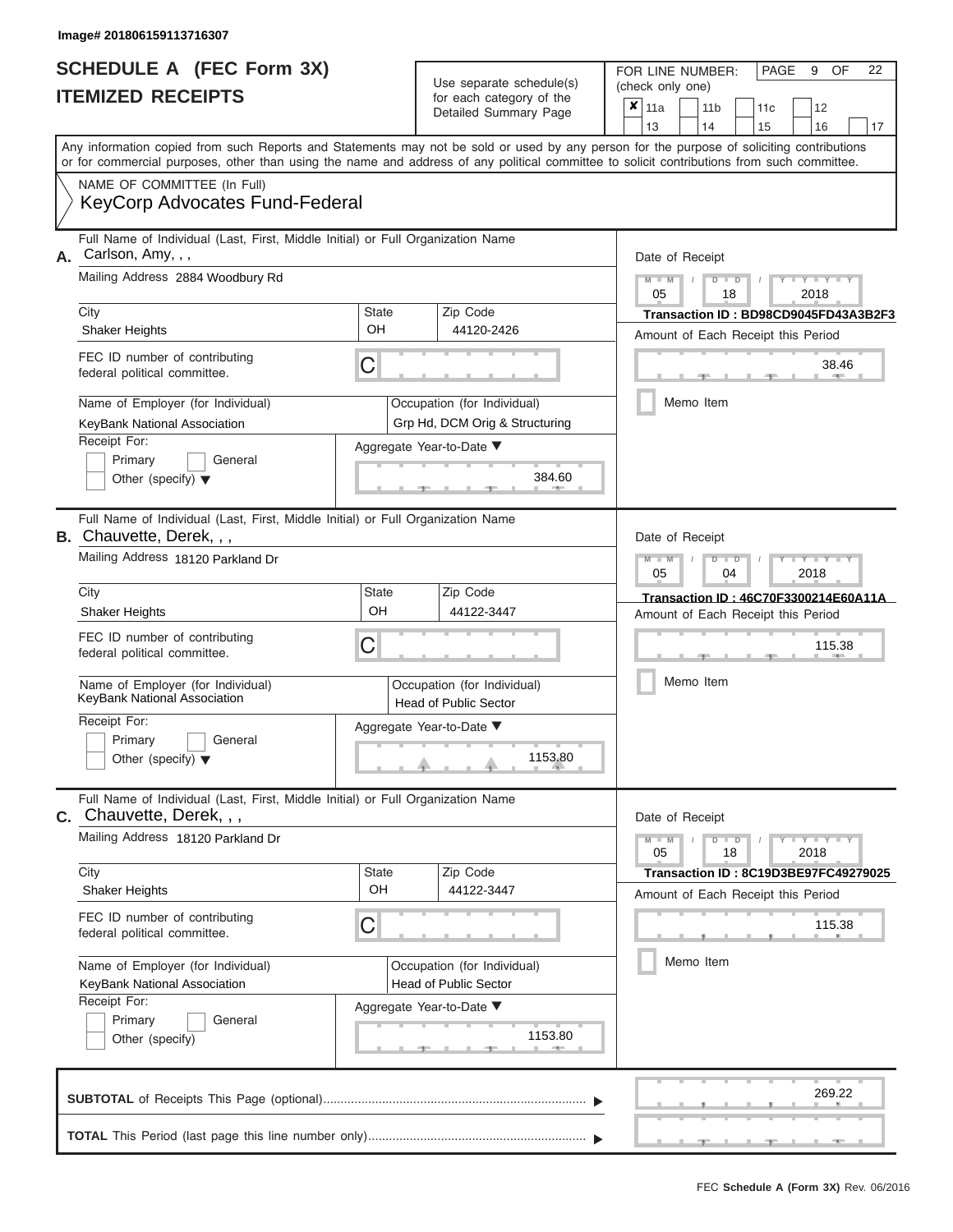|                          | <b>SCHEDULE A (FEC Form 3X)</b> |
|--------------------------|---------------------------------|
| <b>ITEMIZED RECEIPTS</b> |                                 |

FOR LINE NUMBER:<br>(check only one) Use separate schedule(s)<br>for each category of the<br>Detailed Summary Page Detailed Summary Page 11a 11b 11c<sup>12</sup> ✘

|    |                                                                                                                                                                                                                                                                                         |                                                                    | Delalleu Juliillialy Faye                                 | 13<br>15<br>16<br>14<br>17                            |  |  |  |  |
|----|-----------------------------------------------------------------------------------------------------------------------------------------------------------------------------------------------------------------------------------------------------------------------------------------|--------------------------------------------------------------------|-----------------------------------------------------------|-------------------------------------------------------|--|--|--|--|
|    | Any information copied from such Reports and Statements may not be sold or used by any person for the purpose of soliciting contributions<br>or for commercial purposes, other than using the name and address of any political committee to solicit contributions from such committee. |                                                                    |                                                           |                                                       |  |  |  |  |
|    | NAME OF COMMITTEE (In Full)<br>KeyCorp Advocates Fund-Federal                                                                                                                                                                                                                           |                                                                    |                                                           |                                                       |  |  |  |  |
| А. | Full Name of Individual (Last, First, Middle Initial) or Full Organization Name<br>Clarke, Charles, , ,                                                                                                                                                                                 |                                                                    |                                                           | Date of Receipt                                       |  |  |  |  |
|    | Mailing Address 200 Grey Fox Run                                                                                                                                                                                                                                                        | $M - M$<br>$Y - Y - Y$<br>$D$ $D$<br>05<br>04<br>2018              |                                                           |                                                       |  |  |  |  |
|    | City                                                                                                                                                                                                                                                                                    | <b>State</b>                                                       | Zip Code                                                  | Transaction ID: 682A99F53C924FADB350                  |  |  |  |  |
|    | Bentleyville                                                                                                                                                                                                                                                                            | OH                                                                 | 44022-3398                                                | Amount of Each Receipt this Period                    |  |  |  |  |
|    | FEC ID number of contributing<br>federal political committee.                                                                                                                                                                                                                           | C                                                                  |                                                           | 50.00                                                 |  |  |  |  |
|    | Name of Employer (for Individual)                                                                                                                                                                                                                                                       |                                                                    | Occupation (for Individual)                               | Memo Item                                             |  |  |  |  |
|    | KeyBank National Association                                                                                                                                                                                                                                                            |                                                                    | Regional Sales Exec                                       |                                                       |  |  |  |  |
|    | Receipt For:                                                                                                                                                                                                                                                                            |                                                                    | Aggregate Year-to-Date ▼                                  |                                                       |  |  |  |  |
|    | Primary<br>General                                                                                                                                                                                                                                                                      |                                                                    |                                                           |                                                       |  |  |  |  |
|    | Other (specify) $\blacktriangledown$                                                                                                                                                                                                                                                    |                                                                    | 500.00                                                    |                                                       |  |  |  |  |
|    | Full Name of Individual (Last, First, Middle Initial) or Full Organization Name<br><b>B.</b> Clarke, Charles, , ,                                                                                                                                                                       |                                                                    |                                                           | Date of Receipt                                       |  |  |  |  |
|    | Mailing Address 200 Grey Fox Run                                                                                                                                                                                                                                                        | $M - M$<br>$T - Y = Y - T Y$<br>$D$ $\Box$ $D$<br>05<br>18<br>2018 |                                                           |                                                       |  |  |  |  |
|    | City                                                                                                                                                                                                                                                                                    | <b>State</b>                                                       | Zip Code                                                  | Transaction ID: EB47E8C7045E4AE18D3A                  |  |  |  |  |
|    | Bentleyville                                                                                                                                                                                                                                                                            | OH                                                                 | 44022-3398                                                | Amount of Each Receipt this Period                    |  |  |  |  |
|    | FEC ID number of contributing<br>federal political committee.                                                                                                                                                                                                                           | 50.00                                                              |                                                           |                                                       |  |  |  |  |
|    | Name of Employer (for Individual)<br>KeyBank National Association                                                                                                                                                                                                                       |                                                                    | Occupation (for Individual)<br><b>Regional Sales Exec</b> | Memo Item                                             |  |  |  |  |
|    | Receipt For:                                                                                                                                                                                                                                                                            |                                                                    | Aggregate Year-to-Date ▼                                  |                                                       |  |  |  |  |
|    | Primary<br>General<br>Other (specify) $\blacktriangledown$                                                                                                                                                                                                                              |                                                                    | 500.00                                                    |                                                       |  |  |  |  |
|    |                                                                                                                                                                                                                                                                                         |                                                                    |                                                           |                                                       |  |  |  |  |
|    | Full Name of Individual (Last, First, Middle Initial) or Full Organization Name<br>DeLeone, Lara, , ,                                                                                                                                                                                   |                                                                    |                                                           | Date of Receipt                                       |  |  |  |  |
|    | Mailing Address 2125 Cheshire Rd                                                                                                                                                                                                                                                        |                                                                    |                                                           | $Y - Y - Y$<br>$M - M$<br>$D$ $D$<br>05<br>04<br>2018 |  |  |  |  |
|    | City                                                                                                                                                                                                                                                                                    | <b>State</b>                                                       | Zip Code                                                  | <b>Transaction ID : 73EC07F3CCC74A808641</b>          |  |  |  |  |
|    | Columbus                                                                                                                                                                                                                                                                                | OH                                                                 | 43221-4132                                                | Amount of Each Receipt this Period                    |  |  |  |  |
|    | FEC ID number of contributing<br>federal political committee.                                                                                                                                                                                                                           | C                                                                  |                                                           | 38.46                                                 |  |  |  |  |
|    | Name of Employer (for Individual)                                                                                                                                                                                                                                                       |                                                                    | Occupation (for Individual)                               | Memo Item                                             |  |  |  |  |
|    | KeyBank National Association                                                                                                                                                                                                                                                            |                                                                    | MD, Public Sector                                         |                                                       |  |  |  |  |
|    | Receipt For:                                                                                                                                                                                                                                                                            |                                                                    | Aggregate Year-to-Date ▼                                  |                                                       |  |  |  |  |
|    | Primary<br>General<br>Other (specify)                                                                                                                                                                                                                                                   |                                                                    | 384.60<br>$-$ 400 $-$                                     |                                                       |  |  |  |  |
|    |                                                                                                                                                                                                                                                                                         |                                                                    |                                                           | 138.46                                                |  |  |  |  |

FEC **Schedule A (Form 3X)** Rev. 06/2016

 ▲ ▲ ▲ , , .

PAGE 10 OF 22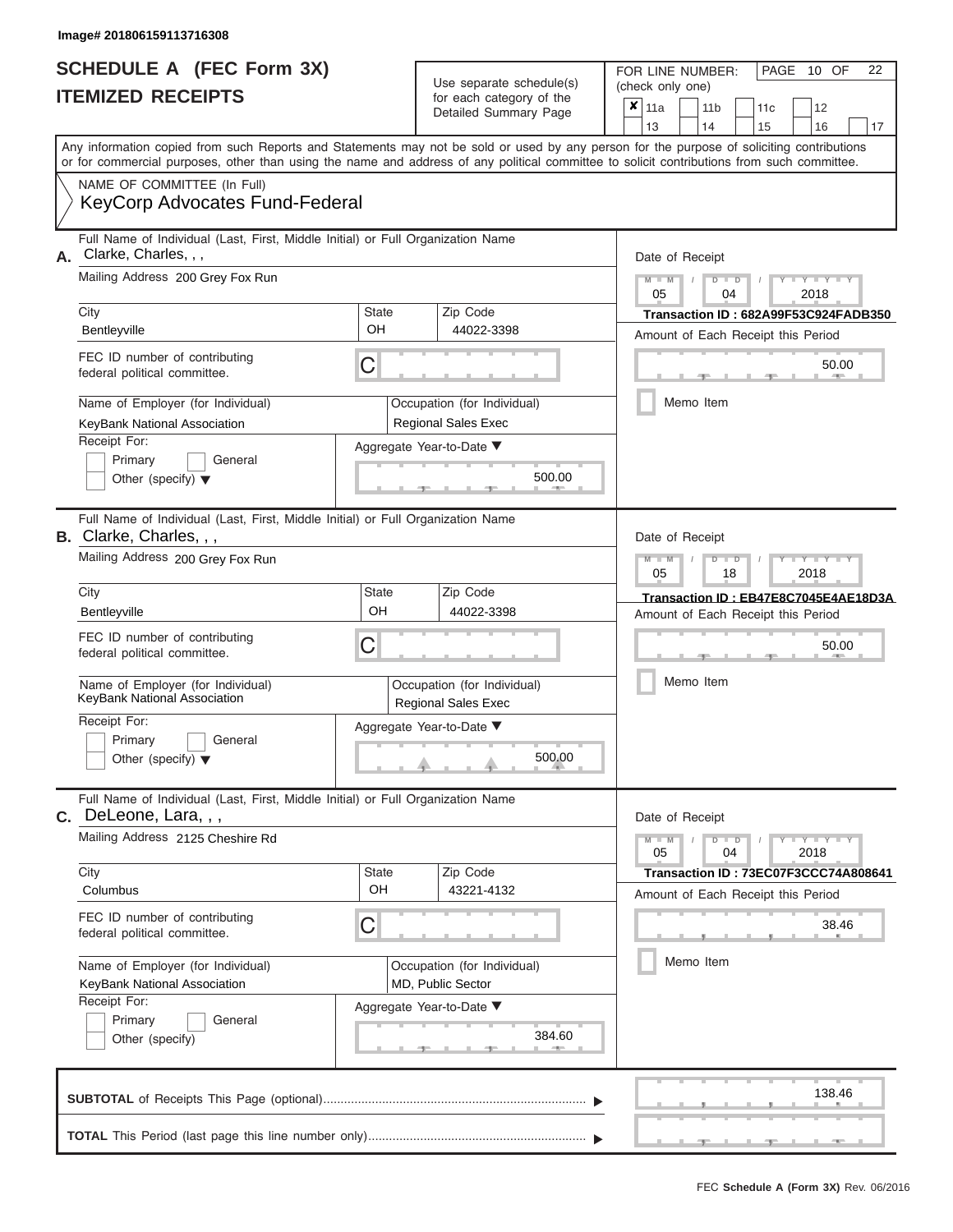|                          | SCHEDULE A (FEC Form 3X) |
|--------------------------|--------------------------|
| <b>ITEMIZED RECEIPTS</b> |                          |

FOR LINE NUMBER:<br>(check only one) Use separate schedule(s)<br>for each category of the

|                                                                                                                                                                                                                                                                                         |                                                  | $\frac{1}{2}$<br>Detailed Summary Page           | × | 11a                                                      |           | 11 b          | 11 <sub>c</sub>                    | 12                                   |    |  |  |  |
|-----------------------------------------------------------------------------------------------------------------------------------------------------------------------------------------------------------------------------------------------------------------------------------------|--------------------------------------------------|--------------------------------------------------|---|----------------------------------------------------------|-----------|---------------|------------------------------------|--------------------------------------|----|--|--|--|
|                                                                                                                                                                                                                                                                                         |                                                  |                                                  |   | 13                                                       |           | 14            | 15                                 | 16                                   | 17 |  |  |  |
| Any information copied from such Reports and Statements may not be sold or used by any person for the purpose of soliciting contributions<br>or for commercial purposes, other than using the name and address of any political committee to solicit contributions from such committee. |                                                  |                                                  |   |                                                          |           |               |                                    |                                      |    |  |  |  |
| NAME OF COMMITTEE (In Full)                                                                                                                                                                                                                                                             |                                                  |                                                  |   |                                                          |           |               |                                    |                                      |    |  |  |  |
| <b>KeyCorp Advocates Fund-Federal</b>                                                                                                                                                                                                                                                   |                                                  |                                                  |   |                                                          |           |               |                                    |                                      |    |  |  |  |
| Full Name of Individual (Last, First, Middle Initial) or Full Organization Name<br>DeLeone, Lara, , ,                                                                                                                                                                                   |                                                  |                                                  |   | Date of Receipt                                          |           |               |                                    |                                      |    |  |  |  |
| Mailing Address 2125 Cheshire Rd                                                                                                                                                                                                                                                        |                                                  |                                                  |   | $M - M$<br>$Y = Y = Y$<br>$D$ $D$<br>2018<br>05<br>18    |           |               |                                    |                                      |    |  |  |  |
| City                                                                                                                                                                                                                                                                                    | <b>State</b>                                     | Zip Code                                         |   |                                                          |           |               |                                    | Transaction ID: 8B40E1DF531B43E0B22B |    |  |  |  |
| Columbus                                                                                                                                                                                                                                                                                | OH                                               | 43221-4132                                       |   | Amount of Each Receipt this Period                       |           |               |                                    |                                      |    |  |  |  |
| FEC ID number of contributing<br>federal political committee.                                                                                                                                                                                                                           |                                                  | 38.46                                            |   |                                                          |           |               |                                    |                                      |    |  |  |  |
| Name of Employer (for Individual)<br>KeyBank National Association                                                                                                                                                                                                                       | Occupation (for Individual)<br>MD, Public Sector |                                                  |   |                                                          | Memo Item |               |                                    |                                      |    |  |  |  |
| Receipt For:                                                                                                                                                                                                                                                                            |                                                  | Aggregate Year-to-Date ▼                         |   |                                                          |           |               |                                    |                                      |    |  |  |  |
| Primary<br>General                                                                                                                                                                                                                                                                      |                                                  |                                                  |   |                                                          |           |               |                                    |                                      |    |  |  |  |
| Other (specify) $\blacktriangledown$                                                                                                                                                                                                                                                    |                                                  | 384.60                                           |   |                                                          |           |               |                                    |                                      |    |  |  |  |
| Full Name of Individual (Last, First, Middle Initial) or Full Organization Name<br>B. Freese, Jeffrey, , ,                                                                                                                                                                              |                                                  |                                                  |   | Date of Receipt                                          |           |               |                                    |                                      |    |  |  |  |
| Mailing Address 2080 W 19th St                                                                                                                                                                                                                                                          |                                                  |                                                  |   | $M - M$                                                  |           | D<br>$\Box$   |                                    | Y Y Y                                |    |  |  |  |
|                                                                                                                                                                                                                                                                                         |                                                  |                                                  |   | 05<br>18<br>2018<br>Transaction ID: 08994F31EE284A6BBD5A |           |               |                                    |                                      |    |  |  |  |
| City                                                                                                                                                                                                                                                                                    | State                                            | Zip Code                                         |   |                                                          |           |               |                                    |                                      |    |  |  |  |
| Cleveland                                                                                                                                                                                                                                                                               | OH                                               | 44113-3549                                       |   |                                                          |           |               | Amount of Each Receipt this Period |                                      |    |  |  |  |
| FEC ID number of contributing<br>federal political committee.                                                                                                                                                                                                                           | C                                                |                                                  |   | 21.15                                                    |           |               |                                    |                                      |    |  |  |  |
| Name of Employer (for Individual)<br>KeyBanc Capital Markets Inc.                                                                                                                                                                                                                       |                                                  | Occupation (for Individual)<br>MD, Public Sector |   | Memo Item                                                |           |               |                                    |                                      |    |  |  |  |
| Receipt For:                                                                                                                                                                                                                                                                            |                                                  | Aggregate Year-to-Date ▼                         |   |                                                          |           |               |                                    |                                      |    |  |  |  |
| Primary<br>General<br>Other (specify) $\blacktriangledown$                                                                                                                                                                                                                              |                                                  | 211.50                                           |   |                                                          |           |               |                                    |                                      |    |  |  |  |
| Full Name of Individual (Last, First, Middle Initial) or Full Organization Name<br>Henson, Paul, , ,<br>C.                                                                                                                                                                              |                                                  |                                                  |   | Date of Receipt                                          |           |               |                                    |                                      |    |  |  |  |
| Mailing Address 20515 Beaconsfield Blvd                                                                                                                                                                                                                                                 |                                                  |                                                  |   | $M - M$<br>05                                            |           | $D$ $D$<br>04 |                                    | $Y - Y - Y - Y - Y$<br>2018          |    |  |  |  |
| City                                                                                                                                                                                                                                                                                    | <b>State</b>                                     | Zip Code                                         |   |                                                          |           |               |                                    | Transaction ID: B92D293CED184F5788A7 |    |  |  |  |
| <b>Rocky River</b>                                                                                                                                                                                                                                                                      | OH                                               | 44116-1305                                       |   |                                                          |           |               |                                    | Amount of Each Receipt this Period   |    |  |  |  |
| FEC ID number of contributing<br>federal political committee.                                                                                                                                                                                                                           | C                                                |                                                  |   |                                                          |           |               |                                    | 23.08                                |    |  |  |  |
| Name of Employer (for Individual)                                                                                                                                                                                                                                                       |                                                  | Occupation (for Individual)                      |   |                                                          |           | Memo Item     |                                    |                                      |    |  |  |  |
| KeyBank National Association                                                                                                                                                                                                                                                            |                                                  | <b>Chief Credit Officer</b>                      |   |                                                          |           |               |                                    |                                      |    |  |  |  |
| Receipt For:                                                                                                                                                                                                                                                                            |                                                  | Aggregate Year-to-Date ▼                         |   |                                                          |           |               |                                    |                                      |    |  |  |  |
| Primary<br>General                                                                                                                                                                                                                                                                      |                                                  |                                                  |   |                                                          |           |               |                                    |                                      |    |  |  |  |
| Other (specify)                                                                                                                                                                                                                                                                         |                                                  | 230.80                                           |   |                                                          |           |               |                                    |                                      |    |  |  |  |
|                                                                                                                                                                                                                                                                                         |                                                  |                                                  |   |                                                          |           |               |                                    | 82.69                                |    |  |  |  |
|                                                                                                                                                                                                                                                                                         |                                                  |                                                  |   |                                                          |           |               |                                    |                                      |    |  |  |  |

PAGE 11 OF 22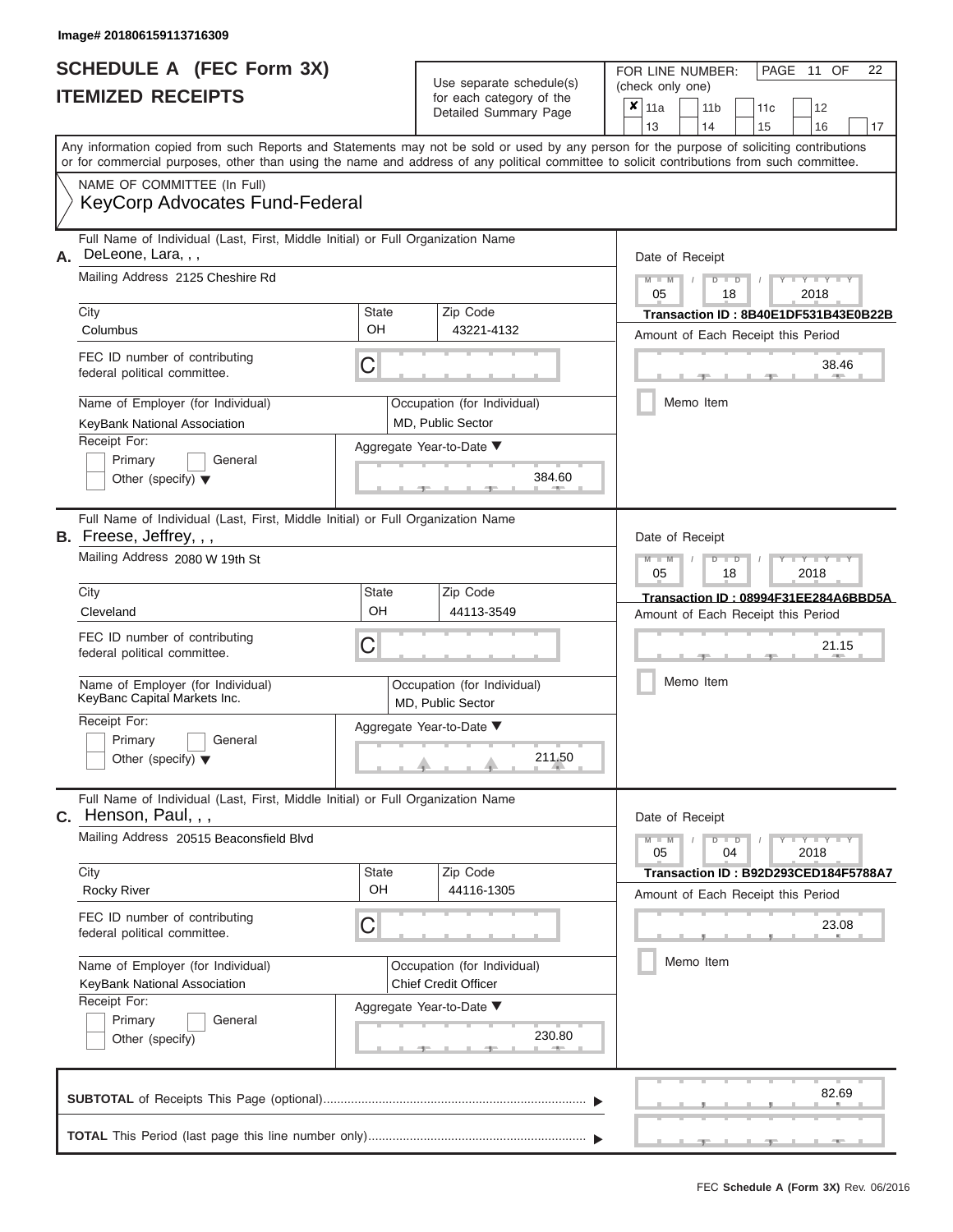|                          | <b>SCHEDULE A (FEC Form 3X)</b> |
|--------------------------|---------------------------------|
| <b>ITEMIZED RECEIPTS</b> |                                 |

FOR LINE NUMBER:<br>(check only one) Use separate schedule(s)<br>for each category of the<br>Detailed Summary Page Detailed Summary Page 11a 11b 11c<sup>12</sup> ✘

|    |                                                                                                                                                                                                                                                                                         |                                                        |        | Delalleu Juliillialy Faye   |       | 13                                                                         | 14                                 |               | 15 | 16                      | 17                                   |  |  |  |
|----|-----------------------------------------------------------------------------------------------------------------------------------------------------------------------------------------------------------------------------------------------------------------------------------------|--------------------------------------------------------|--------|-----------------------------|-------|----------------------------------------------------------------------------|------------------------------------|---------------|----|-------------------------|--------------------------------------|--|--|--|
|    | Any information copied from such Reports and Statements may not be sold or used by any person for the purpose of soliciting contributions<br>or for commercial purposes, other than using the name and address of any political committee to solicit contributions from such committee. |                                                        |        |                             |       |                                                                            |                                    |               |    |                         |                                      |  |  |  |
|    | NAME OF COMMITTEE (In Full)<br><b>KeyCorp Advocates Fund-Federal</b>                                                                                                                                                                                                                    |                                                        |        |                             |       |                                                                            |                                    |               |    |                         |                                      |  |  |  |
| Α. | Full Name of Individual (Last, First, Middle Initial) or Full Organization Name<br>Henson, Paul, , ,                                                                                                                                                                                    |                                                        |        |                             |       |                                                                            | Date of Receipt                    |               |    |                         |                                      |  |  |  |
|    | Mailing Address 20515 Beaconsfield Blvd                                                                                                                                                                                                                                                 |                                                        |        |                             |       | $M - M$<br>05                                                              |                                    | $D$ $D$<br>18 |    | $Y = Y = Y$<br>2018     |                                      |  |  |  |
|    | City                                                                                                                                                                                                                                                                                    | <b>State</b><br>Zip Code                               |        |                             |       |                                                                            |                                    |               |    |                         |                                      |  |  |  |
|    | <b>Rocky River</b>                                                                                                                                                                                                                                                                      | OH                                                     |        | 44116-1305                  |       | Transaction ID: 89A187E98B7E4E59BC97<br>Amount of Each Receipt this Period |                                    |               |    |                         |                                      |  |  |  |
|    | FEC ID number of contributing<br>federal political committee.                                                                                                                                                                                                                           | С                                                      |        |                             | 23.08 |                                                                            |                                    |               |    |                         |                                      |  |  |  |
|    | Name of Employer (for Individual)                                                                                                                                                                                                                                                       |                                                        |        | Occupation (for Individual) |       |                                                                            | Memo Item                          |               |    |                         |                                      |  |  |  |
|    | KeyBank National Association                                                                                                                                                                                                                                                            |                                                        |        | <b>Chief Credit Officer</b> |       |                                                                            |                                    |               |    |                         |                                      |  |  |  |
|    | Receipt For:                                                                                                                                                                                                                                                                            | Aggregate Year-to-Date ▼                               |        |                             |       |                                                                            |                                    |               |    |                         |                                      |  |  |  |
|    | Primary<br>General                                                                                                                                                                                                                                                                      |                                                        |        |                             |       |                                                                            |                                    |               |    |                         |                                      |  |  |  |
|    | Other (specify) $\blacktriangledown$                                                                                                                                                                                                                                                    |                                                        |        | 230.80                      |       |                                                                            |                                    |               |    |                         |                                      |  |  |  |
|    | Full Name of Individual (Last, First, Middle Initial) or Full Organization Name<br><b>B.</b> Miller, Mitchell, , ,                                                                                                                                                                      |                                                        |        |                             |       |                                                                            | Date of Receipt                    |               |    |                         |                                      |  |  |  |
|    | Mailing Address 38 Weston Way                                                                                                                                                                                                                                                           |                                                        |        |                             |       |                                                                            |                                    | $D$ $D$<br>04 |    | $T - Y = T - Y$<br>2018 |                                      |  |  |  |
|    | City                                                                                                                                                                                                                                                                                    | <b>State</b>                                           |        | Zip Code                    |       |                                                                            |                                    |               |    |                         | Transaction ID: 2AAC4B37C70247DF9CE5 |  |  |  |
|    | Malta                                                                                                                                                                                                                                                                                   | NY                                                     |        | 12020-4100                  |       |                                                                            | Amount of Each Receipt this Period |               |    |                         |                                      |  |  |  |
|    | FEC ID number of contributing<br>С<br>federal political committee.                                                                                                                                                                                                                      |                                                        |        |                             |       |                                                                            | 44.00                              |               |    |                         |                                      |  |  |  |
|    | Name of Employer (for Individual)<br>KeyBank National Association                                                                                                                                                                                                                       | Occupation (for Individual)<br>Director, Public Sector |        |                             |       |                                                                            | Memo Item                          |               |    |                         |                                      |  |  |  |
|    | Receipt For:                                                                                                                                                                                                                                                                            |                                                        |        | Aggregate Year-to-Date ▼    |       |                                                                            |                                    |               |    |                         |                                      |  |  |  |
|    | Primary<br>General                                                                                                                                                                                                                                                                      |                                                        |        |                             |       |                                                                            |                                    |               |    |                         |                                      |  |  |  |
|    | Other (specify) $\blacktriangledown$                                                                                                                                                                                                                                                    |                                                        | 440.00 |                             |       |                                                                            |                                    |               |    |                         |                                      |  |  |  |
|    | Full Name of Individual (Last, First, Middle Initial) or Full Organization Name<br>Miller, Mitchell, , ,                                                                                                                                                                                |                                                        |        |                             |       |                                                                            | Date of Receipt                    |               |    |                         |                                      |  |  |  |
|    | Mailing Address 38 Weston Way                                                                                                                                                                                                                                                           |                                                        |        |                             |       | $M - M$<br>05                                                              |                                    | $D$ $D$<br>18 |    | $Y = Y = Y$<br>2018     |                                      |  |  |  |
|    | City                                                                                                                                                                                                                                                                                    | <b>State</b>                                           |        | Zip Code                    |       |                                                                            |                                    |               |    |                         | Transaction ID: A22B40F628114FBCBD72 |  |  |  |
|    | Malta                                                                                                                                                                                                                                                                                   | <b>NY</b>                                              |        | 12020-4100                  |       |                                                                            | Amount of Each Receipt this Period |               |    |                         |                                      |  |  |  |
|    | FEC ID number of contributing<br>federal political committee.                                                                                                                                                                                                                           | С                                                      |        |                             |       |                                                                            |                                    |               |    | 44.00                   |                                      |  |  |  |
|    | Name of Employer (for Individual)                                                                                                                                                                                                                                                       |                                                        |        | Occupation (for Individual) |       |                                                                            | Memo Item                          |               |    |                         |                                      |  |  |  |
|    | KeyBank National Association                                                                                                                                                                                                                                                            |                                                        |        | Director, Public Sector     |       |                                                                            |                                    |               |    |                         |                                      |  |  |  |
|    | Receipt For:                                                                                                                                                                                                                                                                            |                                                        |        | Aggregate Year-to-Date ▼    |       |                                                                            |                                    |               |    |                         |                                      |  |  |  |
|    | Primary<br>General<br>Other (specify)                                                                                                                                                                                                                                                   |                                                        |        | 440.00<br><b>Britannia</b>  |       |                                                                            |                                    |               |    |                         |                                      |  |  |  |
|    |                                                                                                                                                                                                                                                                                         |                                                        |        |                             |       |                                                                            |                                    |               |    | 111.08                  |                                      |  |  |  |

PAGE 12 OF 22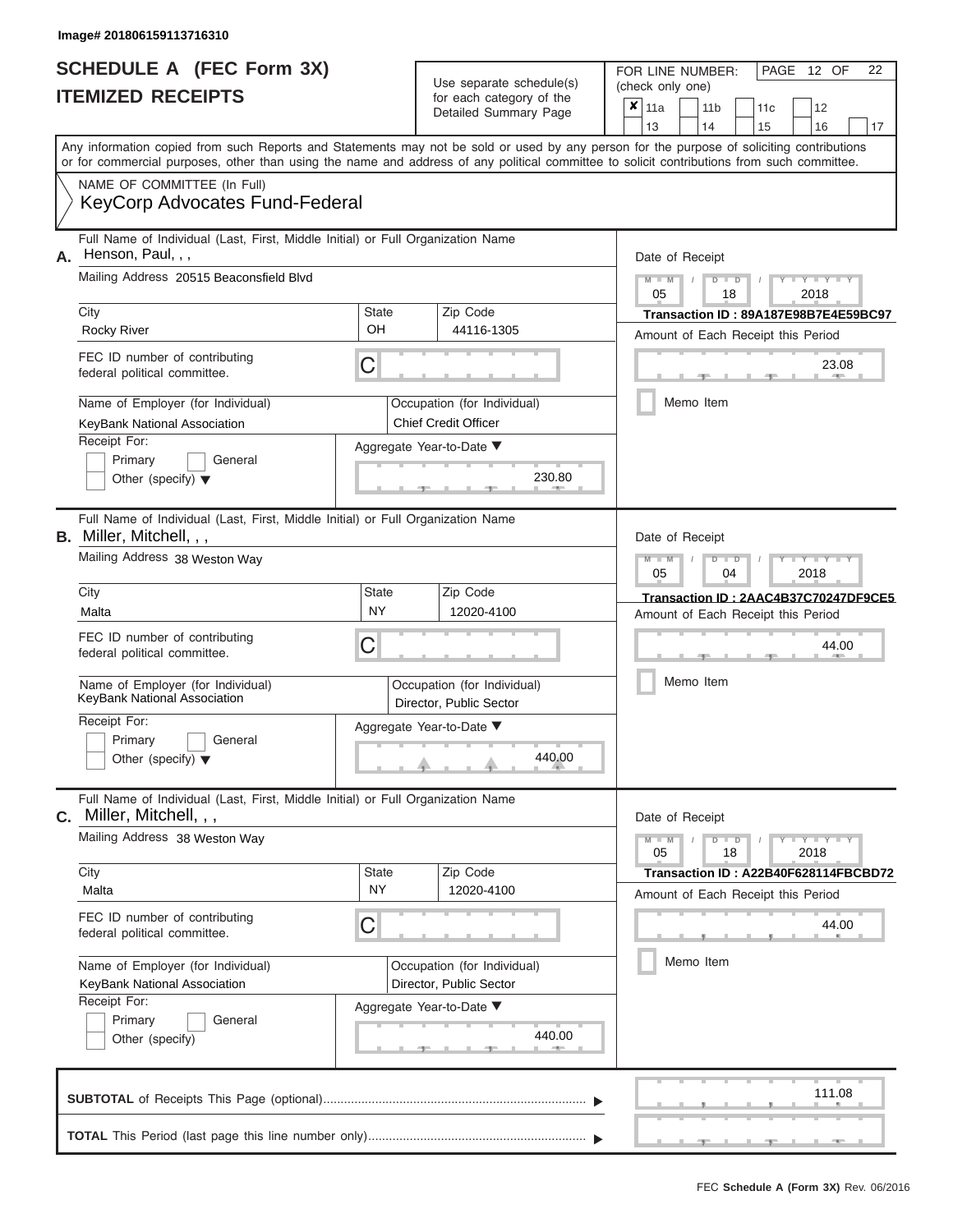|                          | <b>SCHEDULE A (FEC Form 3X)</b> |
|--------------------------|---------------------------------|
| <b>ITEMIZED RECEIPTS</b> |                                 |

FOR LINE NUMBER:<br>(check only one) Use separate schedule(s) (check only one) for each category of the

|    | <b>ILEMIZED RECEIPIS</b>                                                                                                                                                                                                                                                                |                                                  |  | for each category of the<br>Detailed Summary Page                                                     |           | ×<br>11a<br>13                                                               |           |  | 11 b<br>14 |         | 11c<br>15                          |      | 12<br>16    | 17                                   |
|----|-----------------------------------------------------------------------------------------------------------------------------------------------------------------------------------------------------------------------------------------------------------------------------------------|--------------------------------------------------|--|-------------------------------------------------------------------------------------------------------|-----------|------------------------------------------------------------------------------|-----------|--|------------|---------|------------------------------------|------|-------------|--------------------------------------|
|    | Any information copied from such Reports and Statements may not be sold or used by any person for the purpose of soliciting contributions<br>or for commercial purposes, other than using the name and address of any political committee to solicit contributions from such committee. |                                                  |  |                                                                                                       |           |                                                                              |           |  |            |         |                                    |      |             |                                      |
|    | NAME OF COMMITTEE (In Full)<br><b>KeyCorp Advocates Fund-Federal</b>                                                                                                                                                                                                                    |                                                  |  |                                                                                                       |           |                                                                              |           |  |            |         |                                    |      |             |                                      |
| А. | Full Name of Individual (Last, First, Middle Initial) or Full Organization Name<br>Moules, Todd, , ,                                                                                                                                                                                    |                                                  |  |                                                                                                       |           | Date of Receipt                                                              |           |  |            |         |                                    |      |             |                                      |
|    | Mailing Address 1028 Summerset Dr                                                                                                                                                                                                                                                       |                                                  |  |                                                                                                       |           | $M - M$<br>05                                                                |           |  | D          | D<br>04 |                                    | 2018 | $Y = Y = Y$ |                                      |
|    | City<br>Pittsburgh                                                                                                                                                                                                                                                                      | <b>State</b><br>PA                               |  | Zip Code<br>15217-2537                                                                                |           | Transaction ID: 3CF7E19FCE42445DAC81<br>Amount of Each Receipt this Period   |           |  |            |         |                                    |      |             |                                      |
|    | FEC ID number of contributing<br>federal political committee.                                                                                                                                                                                                                           | C                                                |  |                                                                                                       |           |                                                                              |           |  |            |         |                                    |      | 38.46       |                                      |
|    | Name of Employer (for Individual)<br>KeyBank National Association<br>Receipt For:<br>Primary<br>General<br>Other (specify) $\blacktriangledown$                                                                                                                                         |                                                  |  | Occupation (for Individual)<br>Commercial Sales Ldr II - Mkt Pr<br>Aggregate Year-to-Date ▼<br>384.60 |           |                                                                              | Memo Item |  |            |         |                                    |      |             |                                      |
|    | Full Name of Individual (Last, First, Middle Initial) or Full Organization Name<br><b>B.</b> Moules, Todd, , ,<br>Mailing Address 1028 Summerset Dr                                                                                                                                     |                                                  |  |                                                                                                       |           | Date of Receipt                                                              |           |  |            | $\Box$  |                                    |      |             |                                      |
|    | City                                                                                                                                                                                                                                                                                    | State                                            |  | Zip Code                                                                                              |           | <b>LEYTHY LE</b><br>05<br>18<br>2018<br>Transaction ID: B6DE3DB8E34945C6B7A4 |           |  |            |         |                                    |      |             |                                      |
|    | Pittsburgh                                                                                                                                                                                                                                                                              | <b>PA</b>                                        |  | 15217-2537                                                                                            |           |                                                                              |           |  |            |         | Amount of Each Receipt this Period |      |             |                                      |
|    | FEC ID number of contributing<br>C<br>federal political committee.                                                                                                                                                                                                                      |                                                  |  |                                                                                                       |           |                                                                              | 38.46     |  |            |         |                                    |      |             |                                      |
|    | Name of Employer (for Individual)<br>KeyBank National Association                                                                                                                                                                                                                       |                                                  |  | Occupation (for Individual)<br>Commercial Sales Ldr II - Mkt Pr                                       |           |                                                                              |           |  | Memo Item  |         |                                    |      |             |                                      |
|    | Receipt For:<br>Primary<br>General<br>Other (specify) $\blacktriangledown$                                                                                                                                                                                                              | Aggregate Year-to-Date ▼<br>384.60               |  |                                                                                                       |           |                                                                              |           |  |            |         |                                    |      |             |                                      |
|    | Full Name of Individual (Last, First, Middle Initial) or Full Organization Name<br><b>C.</b> Mulvihill, Thomas, , ,                                                                                                                                                                     |                                                  |  |                                                                                                       |           | Date of Receipt                                                              |           |  |            |         |                                    |      |             |                                      |
|    | Mailing Address 71 Andrew St                                                                                                                                                                                                                                                            |                                                  |  |                                                                                                       |           | $Y = Y = Y$<br>$\overline{D}$<br>$\blacksquare$<br>04<br>2018<br>05          |           |  |            |         |                                    |      |             |                                      |
|    | City<br>Manhasset                                                                                                                                                                                                                                                                       | State<br>ΝY                                      |  | Zip Code<br>11030-2309                                                                                |           |                                                                              |           |  |            |         | Amount of Each Receipt this Period |      |             | Transaction ID: 76A5D569EC794C40B196 |
|    | FEC ID number of contributing<br>federal political committee.                                                                                                                                                                                                                           | C                                                |  |                                                                                                       |           |                                                                              |           |  |            |         |                                    |      | 50.00       |                                      |
|    | Name of Employer (for Individual)<br>KeyBank National Association                                                                                                                                                                                                                       | Occupation (for Individual)<br>MD, Public Sector |  |                                                                                                       | Memo Item |                                                                              |           |  |            |         |                                    |      |             |                                      |
|    | Receipt For:<br>Primary<br>General<br>Other (specify)                                                                                                                                                                                                                                   |                                                  |  | Aggregate Year-to-Date ▼<br>500.00                                                                    |           |                                                                              |           |  |            |         |                                    |      |             |                                      |
|    |                                                                                                                                                                                                                                                                                         |                                                  |  |                                                                                                       |           |                                                                              |           |  |            |         |                                    |      | 126.92      |                                      |
|    |                                                                                                                                                                                                                                                                                         |                                                  |  |                                                                                                       |           |                                                                              |           |  |            |         |                                    |      |             |                                      |

FEC **Schedule A (Form 3X)** Rev. 06/2016

PAGE 13 OF 22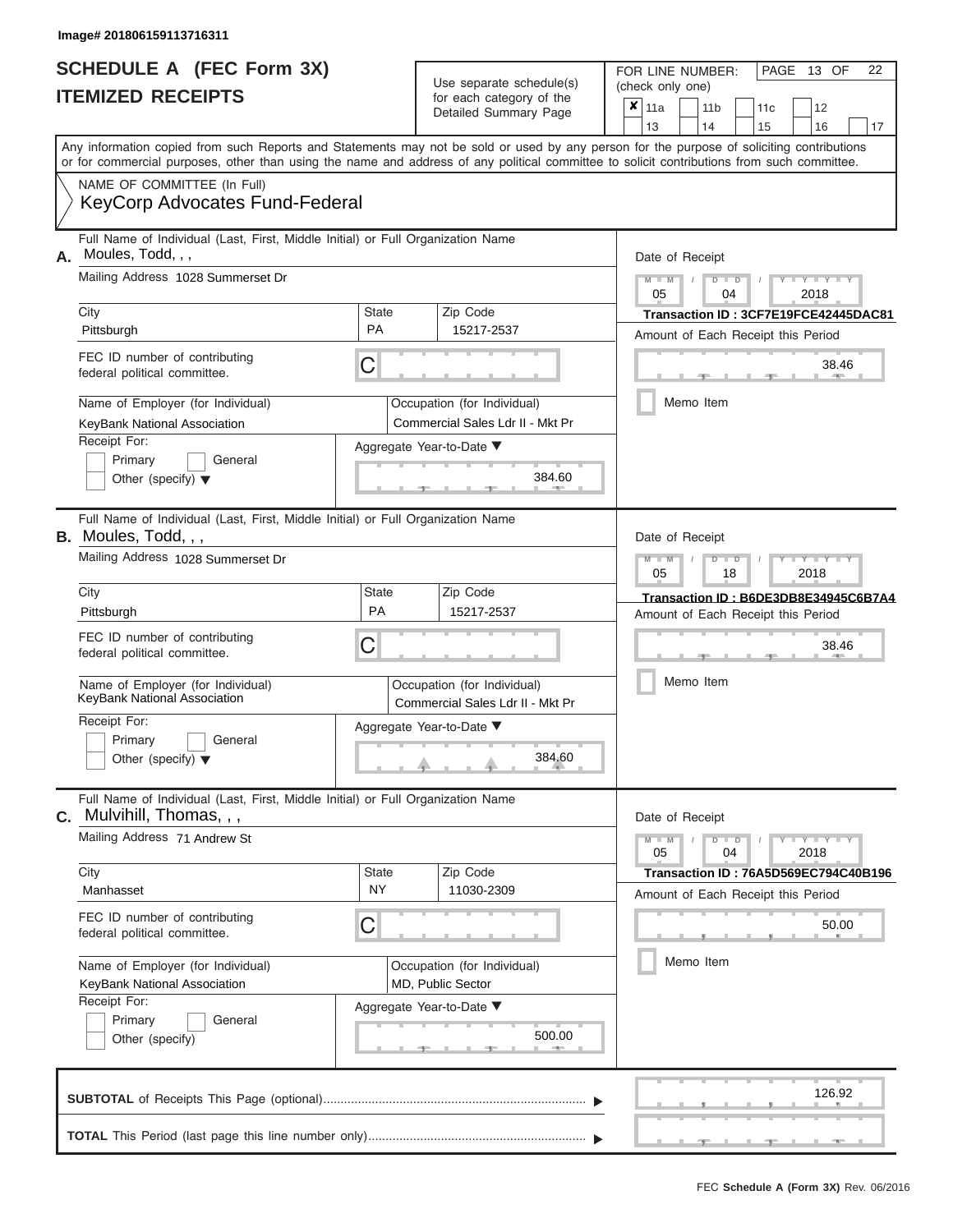#### **Image# 201806159113716312**

|                          | <b>SCHEDULE A (FEC Form 3X)</b> |
|--------------------------|---------------------------------|
| <b>ITEMIZED RECEIPTS</b> |                                 |

FOR LINE NUMBER:<br>(check only one) Use separate schedule(s) for each category of the

|                                   |                                                                                                                                            |                           | $\frac{1}{2}$<br>Detailed Summary Page                | x     | 11a                                                     |  | 11 <sub>b</sub> | 11c | 12                                   |                                      |  |  |  |  |
|-----------------------------------|--------------------------------------------------------------------------------------------------------------------------------------------|---------------------------|-------------------------------------------------------|-------|---------------------------------------------------------|--|-----------------|-----|--------------------------------------|--------------------------------------|--|--|--|--|
|                                   | Any information copied from such Reports and Statements may not be sold or used by any person for the purpose of soliciting contributions  |                           |                                                       |       | 13                                                      |  | 14              | 15  | 16                                   | 17                                   |  |  |  |  |
|                                   | or for commercial purposes, other than using the name and address of any political committee to solicit contributions from such committee. |                           |                                                       |       |                                                         |  |                 |     |                                      |                                      |  |  |  |  |
|                                   | NAME OF COMMITTEE (In Full)                                                                                                                |                           |                                                       |       |                                                         |  |                 |     |                                      |                                      |  |  |  |  |
|                                   | <b>KeyCorp Advocates Fund-Federal</b>                                                                                                      |                           |                                                       |       |                                                         |  |                 |     |                                      |                                      |  |  |  |  |
| А.                                | Full Name of Individual (Last, First, Middle Initial) or Full Organization Name<br>Mulvihill, Thomas, , ,                                  |                           |                                                       |       |                                                         |  |                 |     |                                      |                                      |  |  |  |  |
|                                   | Mailing Address 71 Andrew St                                                                                                               |                           |                                                       |       | Date of Receipt                                         |  |                 |     |                                      |                                      |  |  |  |  |
|                                   |                                                                                                                                            |                           |                                                       |       | $M = M$ /<br>$D$ $D$<br>$Y - Y - Y$<br>2018<br>05<br>18 |  |                 |     |                                      |                                      |  |  |  |  |
|                                   | City                                                                                                                                       | <b>State</b><br><b>NY</b> | Zip Code                                              |       | Transaction ID: E038525E0F0940B0947D                    |  |                 |     |                                      |                                      |  |  |  |  |
|                                   | Manhasset                                                                                                                                  |                           | 11030-2309                                            |       | Amount of Each Receipt this Period                      |  |                 |     |                                      |                                      |  |  |  |  |
|                                   | FEC ID number of contributing<br>federal political committee.                                                                              | С                         |                                                       | 50.00 |                                                         |  |                 |     |                                      |                                      |  |  |  |  |
| Name of Employer (for Individual) |                                                                                                                                            |                           | Occupation (for Individual)                           |       |                                                         |  | Memo Item       |     |                                      |                                      |  |  |  |  |
|                                   | KeyBank National Association                                                                                                               |                           | MD, Public Sector                                     |       |                                                         |  |                 |     |                                      |                                      |  |  |  |  |
|                                   | Receipt For:<br>Primary<br>General                                                                                                         |                           | Aggregate Year-to-Date ▼                              |       |                                                         |  |                 |     |                                      |                                      |  |  |  |  |
|                                   | Other (specify) $\blacktriangledown$                                                                                                       |                           | 500.00                                                |       |                                                         |  |                 |     |                                      |                                      |  |  |  |  |
|                                   | Full Name of Individual (Last, First, Middle Initial) or Full Organization Name<br><b>B.</b> Paine III, Andrew, , ,                        |                           |                                                       |       | Date of Receipt                                         |  |                 |     |                                      |                                      |  |  |  |  |
|                                   | Mailing Address 2501 Marlboro Rd                                                                                                           |                           |                                                       |       | $M - M$<br>Y TY<br>2018<br>05<br>04                     |  |                 |     |                                      |                                      |  |  |  |  |
|                                   | City                                                                                                                                       | State                     | Zip Code                                              |       |                                                         |  |                 |     | Transaction ID: 7C8F5CA877714883949F |                                      |  |  |  |  |
|                                   | <b>Cleveland Heights</b>                                                                                                                   | OH                        | 44118-4027                                            |       | Amount of Each Receipt this Period                      |  |                 |     |                                      |                                      |  |  |  |  |
|                                   | FEC ID number of contributing<br>federal political committee.                                                                              |                           | 115.38                                                |       |                                                         |  |                 |     |                                      |                                      |  |  |  |  |
|                                   | Name of Employer (for Individual)<br>KeyBanc Capital Markets Inc.                                                                          |                           | Occupation (for Individual)<br>Co-Head Corporate Bank |       | Memo Item                                               |  |                 |     |                                      |                                      |  |  |  |  |
|                                   | Receipt For:                                                                                                                               |                           | Aggregate Year-to-Date ▼                              |       |                                                         |  |                 |     |                                      |                                      |  |  |  |  |
|                                   | Primary<br>General<br>Other (specify) $\blacktriangledown$                                                                                 |                           | 1153.80                                               |       |                                                         |  |                 |     |                                      |                                      |  |  |  |  |
|                                   | Full Name of Individual (Last, First, Middle Initial) or Full Organization Name<br>C. Paine III, Andrew, , ,                               |                           |                                                       |       | Date of Receipt                                         |  |                 |     |                                      |                                      |  |  |  |  |
|                                   | Mailing Address 2501 Marlboro Rd                                                                                                           |                           |                                                       |       | $M - M$<br>05                                           |  | $D$ $D$<br>18   |     | $Y - Y - Y - Y - Y$<br>2018          |                                      |  |  |  |  |
|                                   | City<br><b>Cleveland Heights</b>                                                                                                           | State<br>OH               | Zip Code<br>44118-4027                                |       |                                                         |  |                 |     |                                      | Transaction ID: 63877879D7824DE6A45D |  |  |  |  |
|                                   |                                                                                                                                            |                           |                                                       |       |                                                         |  |                 |     | Amount of Each Receipt this Period   |                                      |  |  |  |  |
|                                   | FEC ID number of contributing<br>federal political committee.                                                                              | C                         |                                                       |       | 115.38                                                  |  |                 |     |                                      |                                      |  |  |  |  |
|                                   | Name of Employer (for Individual)                                                                                                          |                           | Occupation (for Individual)                           |       |                                                         |  | Memo Item       |     |                                      |                                      |  |  |  |  |
|                                   | KeyBanc Capital Markets Inc.<br>Receipt For:                                                                                               |                           | Co-Head Corporate Bank                                |       |                                                         |  |                 |     |                                      |                                      |  |  |  |  |
|                                   | Primary<br>General                                                                                                                         | Aggregate Year-to-Date ▼  |                                                       |       |                                                         |  |                 |     |                                      |                                      |  |  |  |  |
|                                   | Other (specify)                                                                                                                            |                           |                                                       |       |                                                         |  |                 |     |                                      |                                      |  |  |  |  |
|                                   |                                                                                                                                            |                           |                                                       |       |                                                         |  |                 |     | 280.76                               |                                      |  |  |  |  |
|                                   |                                                                                                                                            |                           |                                                       |       |                                                         |  |                 |     |                                      |                                      |  |  |  |  |

FEC **Schedule A (Form 3X)** Rev. 06/2016

PAGE 14 OF 22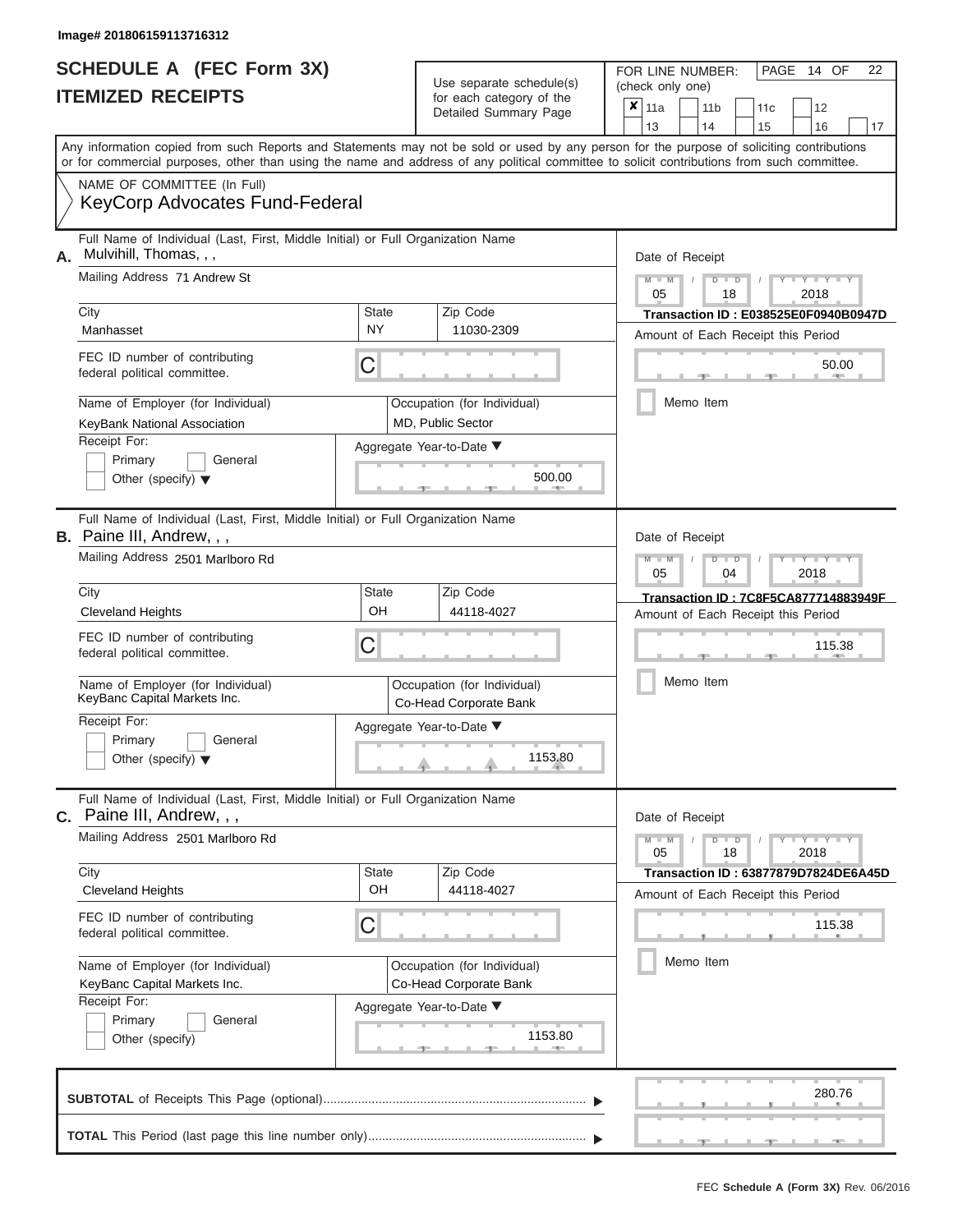#### **Image# 201806159113716313**

|                          | <b>SCHEDULE A (FEC Form 3X)</b> |
|--------------------------|---------------------------------|
| <b>ITEMIZED RECEIPTS</b> |                                 |

FOR LINE NUMBER:<br>(check only one) Use separate schedule(s)<br>for each category of the<br>Detailed Summary Page Detailed Summary Page 11a 11b 11c<sup>12</sup> ✘

|    |                                                                                                                                                                                                                                                                                         |                                                                      |  |                                       |        |  | 13              |  | 14            | 15                                   |      | 16              | 17 |
|----|-----------------------------------------------------------------------------------------------------------------------------------------------------------------------------------------------------------------------------------------------------------------------------------------|----------------------------------------------------------------------|--|---------------------------------------|--------|--|-----------------|--|---------------|--------------------------------------|------|-----------------|----|
|    | Any information copied from such Reports and Statements may not be sold or used by any person for the purpose of soliciting contributions<br>or for commercial purposes, other than using the name and address of any political committee to solicit contributions from such committee. |                                                                      |  |                                       |        |  |                 |  |               |                                      |      |                 |    |
|    | NAME OF COMMITTEE (In Full)                                                                                                                                                                                                                                                             |                                                                      |  |                                       |        |  |                 |  |               |                                      |      |                 |    |
|    | <b>KeyCorp Advocates Fund-Federal</b>                                                                                                                                                                                                                                                   |                                                                      |  |                                       |        |  |                 |  |               |                                      |      |                 |    |
| А. | Full Name of Individual (Last, First, Middle Initial) or Full Organization Name<br>Schosser, Douglas, , ,                                                                                                                                                                               |                                                                      |  |                                       |        |  | Date of Receipt |  |               |                                      |      |                 |    |
|    | Mailing Address 4300 Burberry Ct                                                                                                                                                                                                                                                        |                                                                      |  |                                       |        |  |                 |  | $D$ $D$<br>04 |                                      |      | Y L Y L<br>2018 |    |
|    | City                                                                                                                                                                                                                                                                                    | State                                                                |  | Zip Code                              |        |  | 05              |  |               | Transaction ID: 17DEF2E7D5F94A938993 |      |                 |    |
|    | Avon                                                                                                                                                                                                                                                                                    | OH                                                                   |  | 44011-4417                            |        |  |                 |  |               |                                      |      |                 |    |
|    |                                                                                                                                                                                                                                                                                         |                                                                      |  |                                       |        |  |                 |  |               | Amount of Each Receipt this Period   |      |                 |    |
|    | FEC ID number of contributing<br>federal political committee.                                                                                                                                                                                                                           | C                                                                    |  |                                       |        |  |                 |  |               |                                      |      | 38.46           |    |
|    | Name of Employer (for Individual)                                                                                                                                                                                                                                                       |                                                                      |  | Occupation (for Individual)           |        |  |                 |  | Memo Item     |                                      |      |                 |    |
|    | KeyCorp                                                                                                                                                                                                                                                                                 |                                                                      |  | <b>Corporate Accounting Executive</b> |        |  |                 |  |               |                                      |      |                 |    |
|    | Receipt For:<br>Aggregate Year-to-Date ▼                                                                                                                                                                                                                                                |                                                                      |  |                                       |        |  |                 |  |               |                                      |      |                 |    |
|    | Primary<br>General                                                                                                                                                                                                                                                                      |                                                                      |  |                                       |        |  |                 |  |               |                                      |      |                 |    |
|    | Other (specify) $\blacktriangledown$                                                                                                                                                                                                                                                    |                                                                      |  |                                       | 384.60 |  |                 |  |               |                                      |      |                 |    |
|    | Full Name of Individual (Last, First, Middle Initial) or Full Organization Name<br><b>B.</b> Schosser, Douglas, , ,                                                                                                                                                                     |                                                                      |  |                                       |        |  | Date of Receipt |  |               |                                      |      |                 |    |
|    | Mailing Address 4300 Burberry Ct                                                                                                                                                                                                                                                        |                                                                      |  |                                       |        |  |                 |  | ъ<br>$\Box$   |                                      |      | $\overline{Y}$  |    |
|    |                                                                                                                                                                                                                                                                                         |                                                                      |  |                                       |        |  |                 |  | 18            |                                      | 2018 |                 |    |
|    | City                                                                                                                                                                                                                                                                                    | <b>State</b><br>OH                                                   |  | Zip Code                              |        |  |                 |  |               | Transaction ID: B3748BE3593341C38F83 |      |                 |    |
|    | Avon                                                                                                                                                                                                                                                                                    | 44011-4417                                                           |  |                                       |        |  |                 |  |               | Amount of Each Receipt this Period   |      |                 |    |
|    | FEC ID number of contributing<br>С<br>federal political committee.                                                                                                                                                                                                                      |                                                                      |  |                                       |        |  |                 |  |               |                                      |      | 38.46           |    |
|    | Name of Employer (for Individual)<br>KeyCorp                                                                                                                                                                                                                                            | Occupation (for Individual)<br><b>Corporate Accounting Executive</b> |  |                                       |        |  |                 |  | Memo Item     |                                      |      |                 |    |
|    | Receipt For:                                                                                                                                                                                                                                                                            | Aggregate Year-to-Date ▼                                             |  |                                       |        |  |                 |  |               |                                      |      |                 |    |
|    | Primary<br>General                                                                                                                                                                                                                                                                      |                                                                      |  |                                       |        |  |                 |  |               |                                      |      |                 |    |
|    | Other (specify) $\blacktriangledown$                                                                                                                                                                                                                                                    |                                                                      |  |                                       | 384.60 |  |                 |  |               |                                      |      |                 |    |
|    | Full Name of Individual (Last, First, Middle Initial) or Full Organization Name<br>Vosen, Marc, , ,                                                                                                                                                                                     |                                                                      |  |                                       |        |  | Date of Receipt |  |               |                                      |      |                 |    |
|    | Mailing Address 32477 Springside Ln                                                                                                                                                                                                                                                     |                                                                      |  |                                       |        |  | $M - M$<br>05   |  | $D$ $D$<br>04 |                                      | 2018 | $Y - Y - Y - Y$ |    |
|    | City                                                                                                                                                                                                                                                                                    | <b>State</b>                                                         |  | Zip Code                              |        |  |                 |  |               | Transaction ID: 8D7D45753E2A4D0A8C8F |      |                 |    |
|    | Solon                                                                                                                                                                                                                                                                                   | OH                                                                   |  | 44139-2058                            |        |  |                 |  |               | Amount of Each Receipt this Period   |      |                 |    |
|    | FEC ID number of contributing<br>federal political committee.                                                                                                                                                                                                                           | C                                                                    |  |                                       |        |  |                 |  |               |                                      |      | 50.00           |    |
|    |                                                                                                                                                                                                                                                                                         |                                                                      |  |                                       |        |  |                 |  | Memo Item     |                                      |      |                 |    |
|    | Name of Employer (for Individual)                                                                                                                                                                                                                                                       | Occupation (for Individual)                                          |  |                                       |        |  |                 |  |               |                                      |      |                 |    |
|    | Key Investment Services, LLC<br>Receipt For:                                                                                                                                                                                                                                            | President, KIS                                                       |  |                                       |        |  |                 |  |               |                                      |      |                 |    |
|    | General<br>Primary                                                                                                                                                                                                                                                                      | Aggregate Year-to-Date ▼                                             |  |                                       |        |  |                 |  |               |                                      |      |                 |    |
|    | Other (specify)                                                                                                                                                                                                                                                                         |                                                                      |  |                                       | 500.00 |  |                 |  |               |                                      |      |                 |    |
|    |                                                                                                                                                                                                                                                                                         |                                                                      |  |                                       |        |  |                 |  |               |                                      |      | 126.92          |    |

FEC **Schedule A (Form 3X)** Rev. 06/2016

PAGE 15 OF 22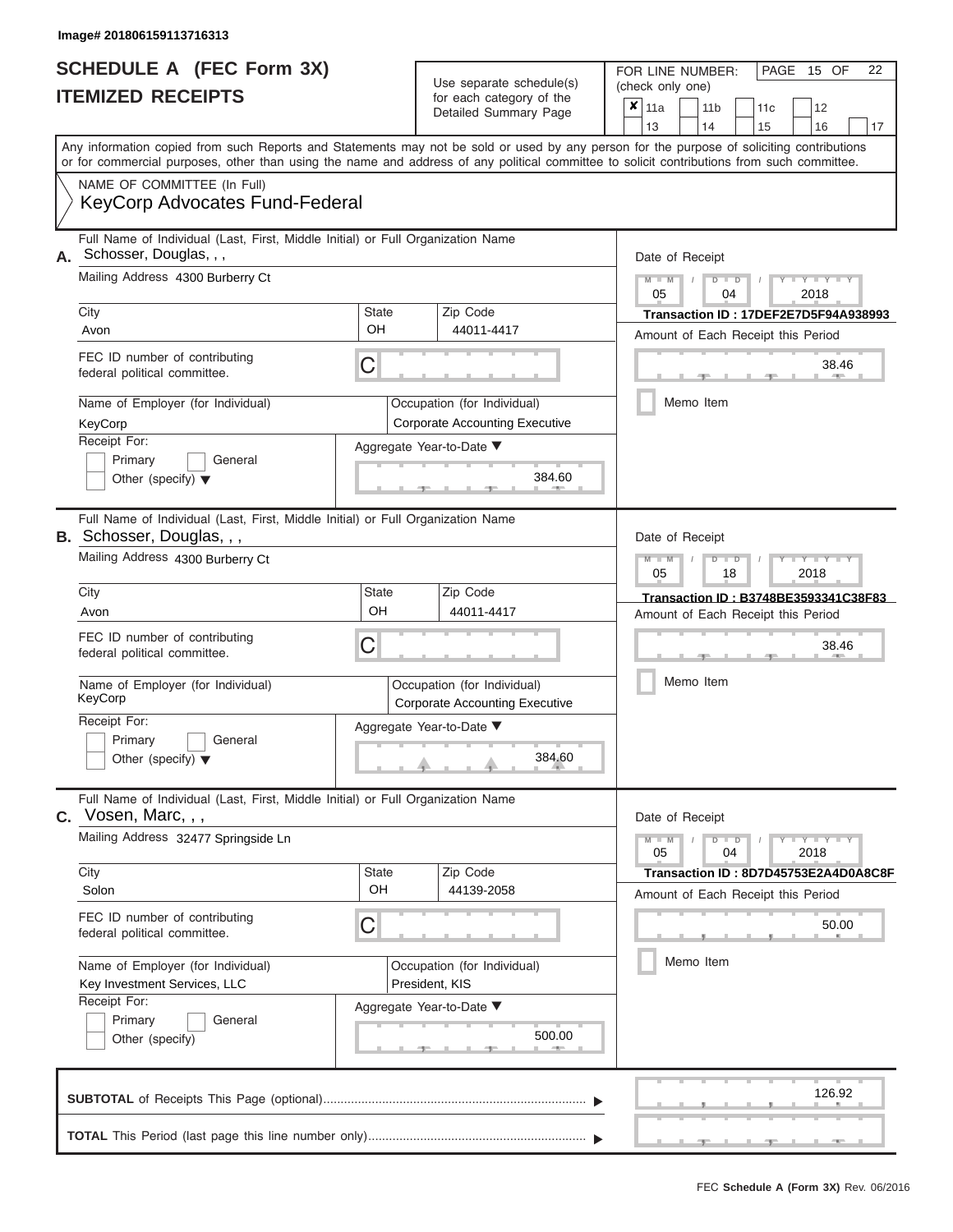|                          | <b>SCHEDULE A (FEC Form 3X)</b> |
|--------------------------|---------------------------------|
| <b>ITEMIZED RECEIPTS</b> |                                 |

FOR LINE NUMBER:<br>(check only one) Use separate schedule(s)<br>for each category of the<br>Detailed Summary Page Detailed Summary Page 11a 11b 11c<sup>12</sup> ✘

| Any information copied from such Reports and Statements may not be sold or used by any person for the purpose of soliciting contributions<br>or for commercial purposes, other than using the name and address of any political committee to solicit contributions from such committee.<br>Date of Receipt<br>$M - M$<br>$T - Y = Y - T Y$<br>$D$ $D$<br>2018<br>18<br>Transaction ID: 8C885B11B81F4E69812B<br>Amount of Each Receipt this Period<br>50.00<br>Memo Item<br>Date of Receipt<br>$T - Y = T - Y = T - Y$<br>$M - M$<br>$D$ $\Box$ $D$<br>04<br>2018<br>Transaction ID: D4F707D1CA0C4CA0B2AF<br>Amount of Each Receipt this Period<br>40.00 |  |  |  |  |  |
|---------------------------------------------------------------------------------------------------------------------------------------------------------------------------------------------------------------------------------------------------------------------------------------------------------------------------------------------------------------------------------------------------------------------------------------------------------------------------------------------------------------------------------------------------------------------------------------------------------------------------------------------------------|--|--|--|--|--|
|                                                                                                                                                                                                                                                                                                                                                                                                                                                                                                                                                                                                                                                         |  |  |  |  |  |
|                                                                                                                                                                                                                                                                                                                                                                                                                                                                                                                                                                                                                                                         |  |  |  |  |  |
|                                                                                                                                                                                                                                                                                                                                                                                                                                                                                                                                                                                                                                                         |  |  |  |  |  |
|                                                                                                                                                                                                                                                                                                                                                                                                                                                                                                                                                                                                                                                         |  |  |  |  |  |
|                                                                                                                                                                                                                                                                                                                                                                                                                                                                                                                                                                                                                                                         |  |  |  |  |  |
|                                                                                                                                                                                                                                                                                                                                                                                                                                                                                                                                                                                                                                                         |  |  |  |  |  |
|                                                                                                                                                                                                                                                                                                                                                                                                                                                                                                                                                                                                                                                         |  |  |  |  |  |
|                                                                                                                                                                                                                                                                                                                                                                                                                                                                                                                                                                                                                                                         |  |  |  |  |  |
|                                                                                                                                                                                                                                                                                                                                                                                                                                                                                                                                                                                                                                                         |  |  |  |  |  |
|                                                                                                                                                                                                                                                                                                                                                                                                                                                                                                                                                                                                                                                         |  |  |  |  |  |
|                                                                                                                                                                                                                                                                                                                                                                                                                                                                                                                                                                                                                                                         |  |  |  |  |  |
|                                                                                                                                                                                                                                                                                                                                                                                                                                                                                                                                                                                                                                                         |  |  |  |  |  |
|                                                                                                                                                                                                                                                                                                                                                                                                                                                                                                                                                                                                                                                         |  |  |  |  |  |
|                                                                                                                                                                                                                                                                                                                                                                                                                                                                                                                                                                                                                                                         |  |  |  |  |  |
|                                                                                                                                                                                                                                                                                                                                                                                                                                                                                                                                                                                                                                                         |  |  |  |  |  |
|                                                                                                                                                                                                                                                                                                                                                                                                                                                                                                                                                                                                                                                         |  |  |  |  |  |
| Memo Item                                                                                                                                                                                                                                                                                                                                                                                                                                                                                                                                                                                                                                               |  |  |  |  |  |
|                                                                                                                                                                                                                                                                                                                                                                                                                                                                                                                                                                                                                                                         |  |  |  |  |  |
|                                                                                                                                                                                                                                                                                                                                                                                                                                                                                                                                                                                                                                                         |  |  |  |  |  |
| Date of Receipt<br>$D$ $D$<br>$Y - Y - Y - Y - Y$<br>18<br>2018                                                                                                                                                                                                                                                                                                                                                                                                                                                                                                                                                                                         |  |  |  |  |  |
| Transaction ID: 6D28E328DB7343D889AE                                                                                                                                                                                                                                                                                                                                                                                                                                                                                                                                                                                                                    |  |  |  |  |  |
| Amount of Each Receipt this Period                                                                                                                                                                                                                                                                                                                                                                                                                                                                                                                                                                                                                      |  |  |  |  |  |
| 40.00<br>$\mathbf{H}$                                                                                                                                                                                                                                                                                                                                                                                                                                                                                                                                                                                                                                   |  |  |  |  |  |
| Memo Item                                                                                                                                                                                                                                                                                                                                                                                                                                                                                                                                                                                                                                               |  |  |  |  |  |
|                                                                                                                                                                                                                                                                                                                                                                                                                                                                                                                                                                                                                                                         |  |  |  |  |  |
|                                                                                                                                                                                                                                                                                                                                                                                                                                                                                                                                                                                                                                                         |  |  |  |  |  |
| $M - M$                                                                                                                                                                                                                                                                                                                                                                                                                                                                                                                                                                                                                                                 |  |  |  |  |  |

a.

 ▲ ▲ ▲ , , .

PAGE 16 OF 22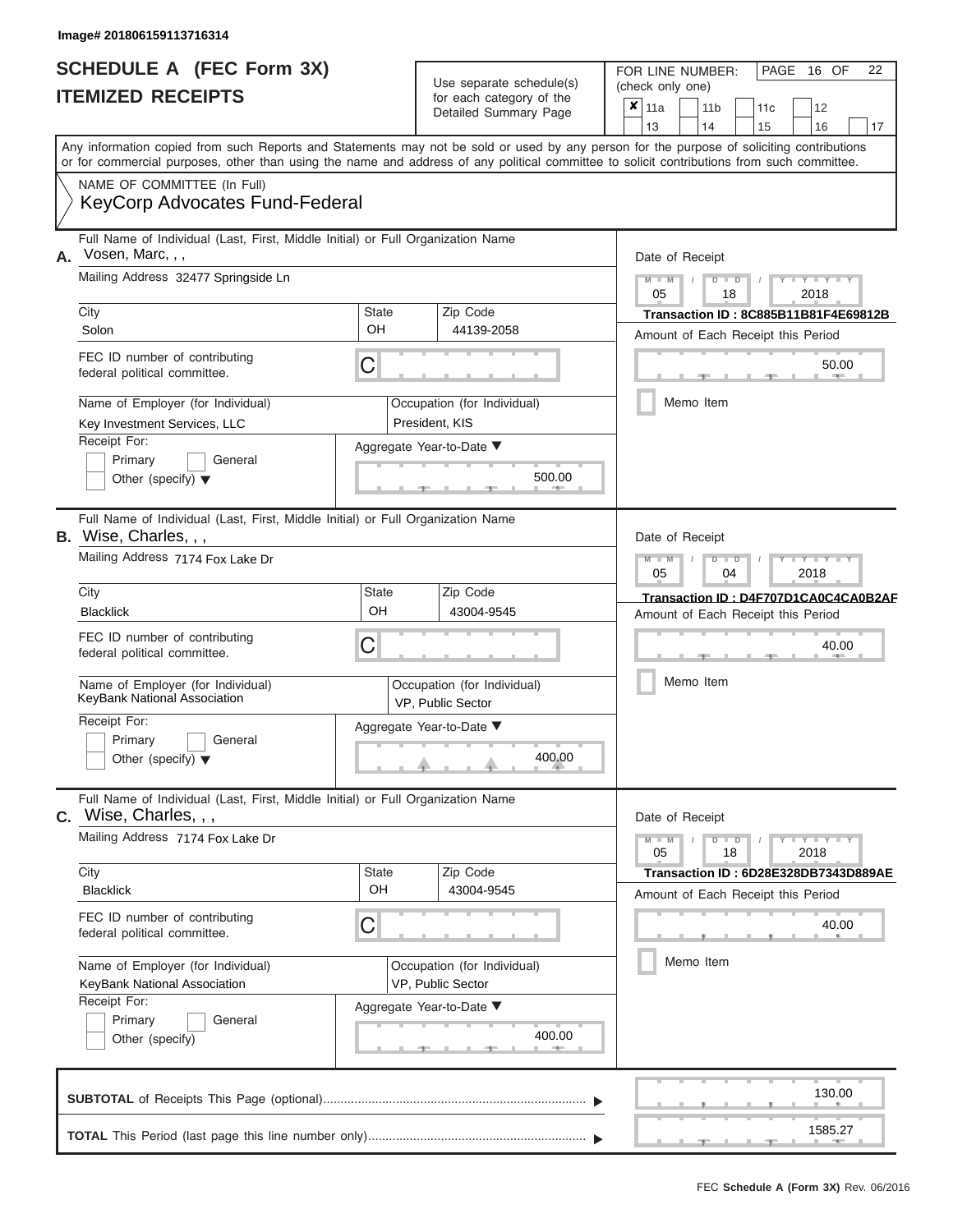| <b>SCHEDULE B (FEC Form 3X)</b>                                                                                                                                                                                                                                                         |                                                                   |                                                |             |                        | FOR LINE NUMBER:                                                       |                                  |                 | PAGE 17 OF                                                    | 22 |  |
|-----------------------------------------------------------------------------------------------------------------------------------------------------------------------------------------------------------------------------------------------------------------------------------------|-------------------------------------------------------------------|------------------------------------------------|-------------|------------------------|------------------------------------------------------------------------|----------------------------------|-----------------|---------------------------------------------------------------|----|--|
| <b>ITEMIZED DISBURSEMENTS</b>                                                                                                                                                                                                                                                           | Use separate schedule(s)<br>for each category of the              |                                                |             | (check only one)       |                                                                        |                                  |                 |                                                               |    |  |
|                                                                                                                                                                                                                                                                                         |                                                                   | Detailed Summary Page                          |             | 21 <sub>b</sub><br>28a | 22<br>28 <sub>b</sub>                                                  | x<br>23<br>28c                   | 26<br>29        | 27<br>30 <sub>b</sub>                                         |    |  |
| Any information copied from such Reports and Statements may not be sold or used by any person for the purpose of soliciting contributions<br>or for commercial purposes, other than using the name and address of any political committee to solicit contributions from such committee. |                                                                   |                                                |             |                        |                                                                        |                                  |                 |                                                               |    |  |
| NAME OF COMMITTEE (In Full)                                                                                                                                                                                                                                                             |                                                                   |                                                |             |                        |                                                                        |                                  |                 |                                                               |    |  |
| <b>KeyCorp Advocates Fund-Federal</b>                                                                                                                                                                                                                                                   |                                                                   |                                                |             |                        |                                                                        |                                  |                 |                                                               |    |  |
| Full Name (Last, First, Middle Initial)<br>A. Angus King For US Senate Campaign                                                                                                                                                                                                         |                                                                   |                                                |             |                        | Date of Disbursement                                                   |                                  | <b>LY LY LY</b> |                                                               |    |  |
| Mailing Address 114 Maine Street Suite 1A<br>PO Box 368                                                                                                                                                                                                                                 |                                                                   |                                                |             |                        | 05                                                                     | $\blacksquare$<br>24             |                 | 2018                                                          |    |  |
| City<br><b>Brunswick</b>                                                                                                                                                                                                                                                                | <b>State</b><br>ME                                                | Zip Code                                       |             |                        |                                                                        | <b>FEC Identification Number</b> |                 |                                                               |    |  |
| Purpose of Disbursement                                                                                                                                                                                                                                                                 |                                                                   | 04011                                          |             |                        | C                                                                      | C00516047                        |                 |                                                               |    |  |
| 2018 Primary                                                                                                                                                                                                                                                                            |                                                                   |                                                | 011         |                        |                                                                        |                                  |                 | <b>Transaction ID: BC38DAFB3F</b>                             |    |  |
| Candidate Name                                                                                                                                                                                                                                                                          |                                                                   |                                                | Category/   |                        |                                                                        |                                  |                 | Amount of Each Disbursement this Period                       |    |  |
| King, Angus, Stanley, , Jr.                                                                                                                                                                                                                                                             |                                                                   |                                                | Type        |                        |                                                                        |                                  |                 |                                                               |    |  |
| Office Sought:<br>House<br>Senate<br>x<br>X                                                                                                                                                                                                                                             | Disbursement For: 2018<br>Primary                                 | General                                        |             |                        |                                                                        |                                  |                 | 2500.00                                                       |    |  |
| President<br>ME<br>State:<br>District:                                                                                                                                                                                                                                                  | Other (specify) $\blacktriangledown$                              |                                                |             |                        |                                                                        | Memo Item                        |                 |                                                               |    |  |
| Full Name (Last, First, Middle Initial)                                                                                                                                                                                                                                                 |                                                                   |                                                |             |                        |                                                                        |                                  |                 |                                                               |    |  |
| B. Crapo Victory Committee                                                                                                                                                                                                                                                              |                                                                   |                                                |             |                        | Date of Disbursement<br>$-1$ $-1$ $-1$ $-1$ $-1$<br>$M - M$<br>$D$ $D$ |                                  |                 |                                                               |    |  |
| Mailing Address 228 S. Washington St.<br>Ste. 115                                                                                                                                                                                                                                       |                                                                   | 05<br>21<br>2018                               |             |                        |                                                                        |                                  |                 |                                                               |    |  |
| City<br>Alexandria                                                                                                                                                                                                                                                                      | <b>State</b><br>VA                                                | Zip Code<br>22314                              |             |                        |                                                                        | <b>FEC Identification Number</b> |                 |                                                               |    |  |
| Purpose of Disbursement<br>2018 Contribution                                                                                                                                                                                                                                            |                                                                   |                                                | 011         |                        | C                                                                      |                                  |                 |                                                               |    |  |
| Candidate Name                                                                                                                                                                                                                                                                          | Category/<br><b>Type</b>                                          |                                                |             |                        |                                                                        |                                  |                 | Transaction ID: 555F5E57ACI                                   |    |  |
| <b>Crapo Victory Committee</b>                                                                                                                                                                                                                                                          |                                                                   |                                                |             |                        |                                                                        |                                  |                 | Amount of Each Disbursement this Period                       |    |  |
| Office Sought:<br>House                                                                                                                                                                                                                                                                 | Disbursement For: 2018                                            |                                                |             |                        |                                                                        |                                  |                 | 2500.00                                                       |    |  |
| Senate                                                                                                                                                                                                                                                                                  | Primary                                                           | General                                        |             |                        |                                                                        |                                  |                 |                                                               |    |  |
| President<br>x<br>State:<br>District:                                                                                                                                                                                                                                                   | Other (specify)                                                   | Contribution                                   |             |                        |                                                                        | Memo Item                        |                 |                                                               |    |  |
| Full Name (Last, First, Middle Initial)<br>C. Friends Of Pat Toomey                                                                                                                                                                                                                     |                                                                   |                                                |             |                        |                                                                        |                                  |                 |                                                               |    |  |
| Mailing Address 228 S. Washington St., Suite 115                                                                                                                                                                                                                                        |                                                                   |                                                |             |                        | 05                                                                     | $\blacksquare$<br>04             |                 | $\Box$ $\Upsilon$ $\Box$ $\Upsilon$ $\Box$ $\Upsilon$<br>2018 |    |  |
| City                                                                                                                                                                                                                                                                                    | <b>State</b><br>Zip Code                                          |                                                |             |                        |                                                                        |                                  |                 |                                                               |    |  |
| Alexandria                                                                                                                                                                                                                                                                              | VA                                                                | 22314                                          |             |                        |                                                                        | <b>FEC Identification Number</b> |                 |                                                               |    |  |
| Purpose of Disbursement<br>2022 Primary                                                                                                                                                                                                                                                 | 011                                                               | C00461046<br><b>Transaction ID: C454BE81B0</b> |             |                        |                                                                        |                                  |                 |                                                               |    |  |
| Candidate Name                                                                                                                                                                                                                                                                          |                                                                   |                                                | Category/   |                        |                                                                        |                                  |                 | Amount of Each Disbursement this Period                       |    |  |
| Toomey, Patrick, Joseph,,                                                                                                                                                                                                                                                               |                                                                   |                                                | <b>Type</b> |                        |                                                                        |                                  |                 |                                                               |    |  |
| Office Sought:<br>House<br>Senate                                                                                                                                                                                                                                                       | Disbursement For: 2022<br>Primary                                 | General                                        |             |                        |                                                                        |                                  |                 | 1500.00                                                       |    |  |
| ×<br>×<br>President                                                                                                                                                                                                                                                                     | Other (specify) $\blacktriangledown$<br>State:<br>District:<br>PA |                                                |             |                        |                                                                        |                                  |                 |                                                               |    |  |
|                                                                                                                                                                                                                                                                                         |                                                                   |                                                |             |                        |                                                                        |                                  |                 | 6500.00                                                       |    |  |
|                                                                                                                                                                                                                                                                                         |                                                                   |                                                |             |                        |                                                                        |                                  |                 |                                                               |    |  |
|                                                                                                                                                                                                                                                                                         |                                                                   |                                                |             |                        |                                                                        |                                  |                 |                                                               |    |  |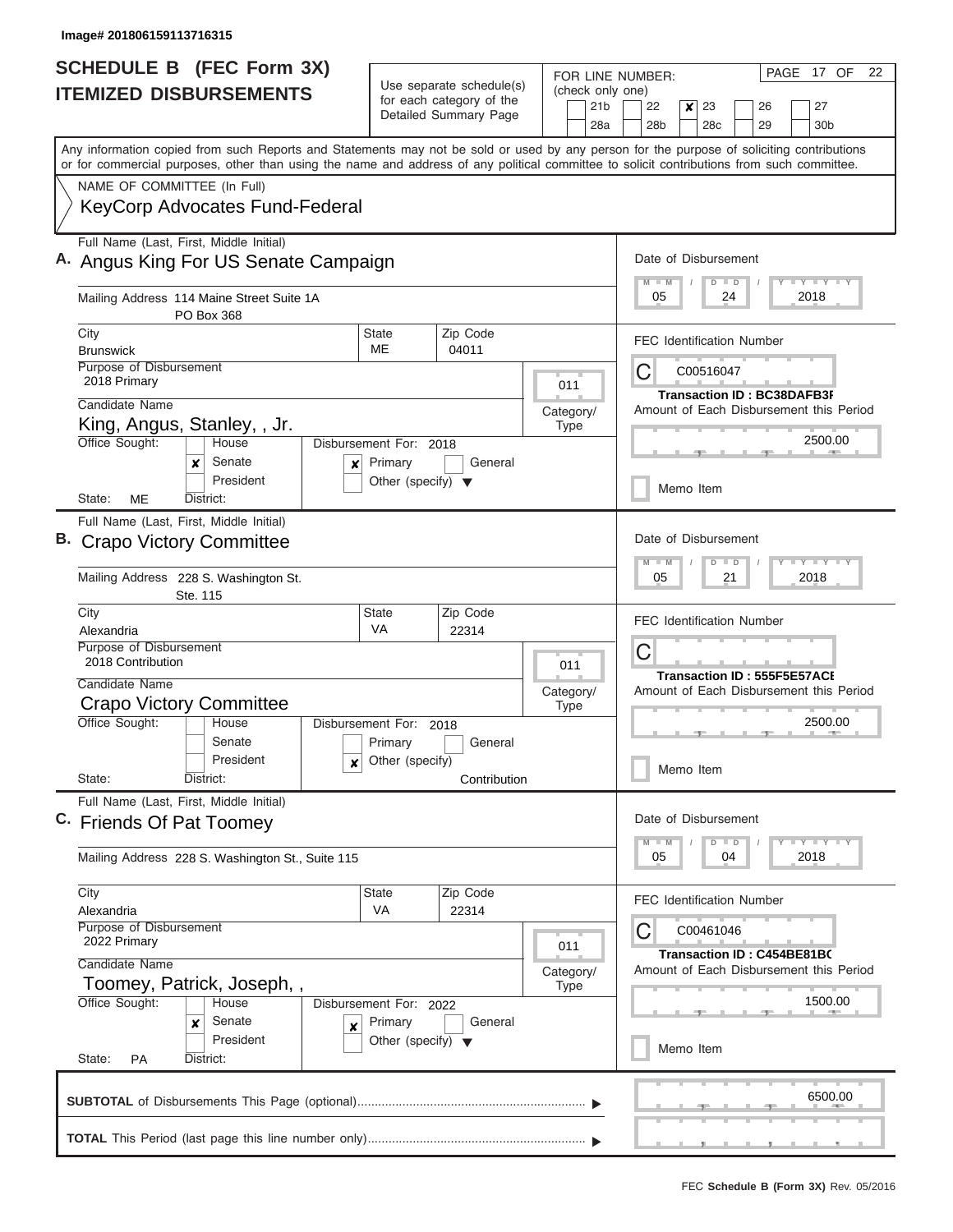| <b>SCHEDULE B (FEC Form 3X)</b>                                                                                                                                                                                                                                                         |                                                                           |                                                                               | FOR LINE NUMBER:                                    | PAGE 18 OF<br>-22                                                                |  |  |
|-----------------------------------------------------------------------------------------------------------------------------------------------------------------------------------------------------------------------------------------------------------------------------------------|---------------------------------------------------------------------------|-------------------------------------------------------------------------------|-----------------------------------------------------|----------------------------------------------------------------------------------|--|--|
| <b>ITEMIZED DISBURSEMENTS</b>                                                                                                                                                                                                                                                           |                                                                           | Use separate schedule(s)<br>for each category of the<br>Detailed Summary Page | (check only one)<br>21 <sub>b</sub><br>28a          | 23<br>27<br>22<br>x<br>26<br>28b<br>28c<br>29<br>30 <sub>b</sub>                 |  |  |
| Any information copied from such Reports and Statements may not be sold or used by any person for the purpose of soliciting contributions<br>or for commercial purposes, other than using the name and address of any political committee to solicit contributions from such committee. |                                                                           |                                                                               |                                                     |                                                                                  |  |  |
| NAME OF COMMITTEE (In Full)                                                                                                                                                                                                                                                             |                                                                           |                                                                               |                                                     |                                                                                  |  |  |
| <b>KeyCorp Advocates Fund-Federal</b>                                                                                                                                                                                                                                                   |                                                                           |                                                                               |                                                     |                                                                                  |  |  |
| Full Name (Last, First, Middle Initial)<br>A. Friends Of Pat Toomey<br>Mailing Address 228 S. Washington St., Suite 115                                                                                                                                                                 |                                                                           |                                                                               |                                                     | Date of Disbursement<br>Y I Y I Y I Y<br>M<br>$D$ $D$<br>05<br>08<br>2018        |  |  |
|                                                                                                                                                                                                                                                                                         |                                                                           |                                                                               |                                                     |                                                                                  |  |  |
| City<br>Alexandria                                                                                                                                                                                                                                                                      | <b>State</b><br>VA                                                        | Zip Code<br>22314                                                             |                                                     | <b>FEC Identification Number</b>                                                 |  |  |
| Purpose of Disbursement<br>2022 Primary                                                                                                                                                                                                                                                 |                                                                           |                                                                               | 011                                                 | C<br>C00461046                                                                   |  |  |
| Candidate Name                                                                                                                                                                                                                                                                          |                                                                           |                                                                               | Category/                                           | Transaction ID: 899BE03DCF<br>Amount of Each Disbursement this Period            |  |  |
| Toomey, Patrick, Joseph,,                                                                                                                                                                                                                                                               |                                                                           |                                                                               | <b>Type</b>                                         |                                                                                  |  |  |
| Office Sought:<br>House<br>Senate<br>×<br>×<br>President                                                                                                                                                                                                                                | Disbursement For: 2022<br>Primary                                         | General                                                                       |                                                     | 1500.00                                                                          |  |  |
| <b>PA</b><br>District:<br>State:                                                                                                                                                                                                                                                        | Other (specify) $\blacktriangledown$                                      |                                                                               |                                                     | Memo Item                                                                        |  |  |
| Full Name (Last, First, Middle Initial)<br>В.<br><b>Heidi For Senate</b>                                                                                                                                                                                                                |                                                                           | Date of Disbursement<br>Y FY FY FY<br>M<br>W<br>$D$ $D$                       |                                                     |                                                                                  |  |  |
| Mailing Address PO Box 1577                                                                                                                                                                                                                                                             |                                                                           | 05<br>2018<br>04                                                              |                                                     |                                                                                  |  |  |
| City<br><b>Bismarck</b>                                                                                                                                                                                                                                                                 | <b>State</b><br>ND                                                        | Zip Code<br>58502-1577                                                        |                                                     | <b>FEC Identification Number</b>                                                 |  |  |
| Purpose of Disbursement                                                                                                                                                                                                                                                                 |                                                                           |                                                                               |                                                     | C00505552<br>C                                                                   |  |  |
| 2018 Primary<br>Candidate Name                                                                                                                                                                                                                                                          |                                                                           |                                                                               | 011                                                 | Transaction ID: 324EDF4B54(                                                      |  |  |
| Heitkamp, Heidi, , ,                                                                                                                                                                                                                                                                    |                                                                           |                                                                               | Category/<br><b>Type</b>                            | Amount of Each Disbursement this Period                                          |  |  |
| Office Sought:<br>House                                                                                                                                                                                                                                                                 | Disbursement For:                                                         | 2018                                                                          |                                                     | 1000.00                                                                          |  |  |
| Senate<br>x<br>President                                                                                                                                                                                                                                                                | Primary<br>General<br>x<br>Other (specify)                                |                                                                               |                                                     |                                                                                  |  |  |
| State:<br><b>ND</b><br>District:<br>Full Name (Last, First, Middle Initial)                                                                                                                                                                                                             |                                                                           |                                                                               |                                                     |                                                                                  |  |  |
| C. Heidi For Senate                                                                                                                                                                                                                                                                     |                                                                           |                                                                               |                                                     | Date of Disbursement<br>$Y$ $Y$ $Y$ $Y$ $Y$<br>$\overline{M}$<br>$D$ $D$<br>$-M$ |  |  |
| Mailing Address PO Box 1577                                                                                                                                                                                                                                                             |                                                                           |                                                                               |                                                     | 2018<br>05<br>08                                                                 |  |  |
| City<br><b>Bismarck</b>                                                                                                                                                                                                                                                                 | <b>State</b><br><b>ND</b>                                                 | Zip Code<br>58502-1577                                                        |                                                     | <b>FEC Identification Number</b>                                                 |  |  |
| Purpose of Disbursement<br>2018 Primary                                                                                                                                                                                                                                                 |                                                                           | 011                                                                           | С<br>C00505552<br><b>Transaction ID: E6FC940B10</b> |                                                                                  |  |  |
| Candidate Name<br>Heitkamp, Heidi, , ,                                                                                                                                                                                                                                                  |                                                                           |                                                                               | Category/<br><b>Type</b>                            | Amount of Each Disbursement this Period<br>1000.00                               |  |  |
| Office Sought:<br>House<br>Senate<br>x<br>$\pmb{\times}$<br>President                                                                                                                                                                                                                   | Disbursement For: 2018<br>Primary<br>Other (specify) $\blacktriangledown$ | General                                                                       |                                                     |                                                                                  |  |  |
| State:<br>District:<br><b>ND</b>                                                                                                                                                                                                                                                        |                                                                           |                                                                               |                                                     | Memo Item                                                                        |  |  |
|                                                                                                                                                                                                                                                                                         |                                                                           |                                                                               |                                                     | 3500.00                                                                          |  |  |
|                                                                                                                                                                                                                                                                                         |                                                                           |                                                                               |                                                     |                                                                                  |  |  |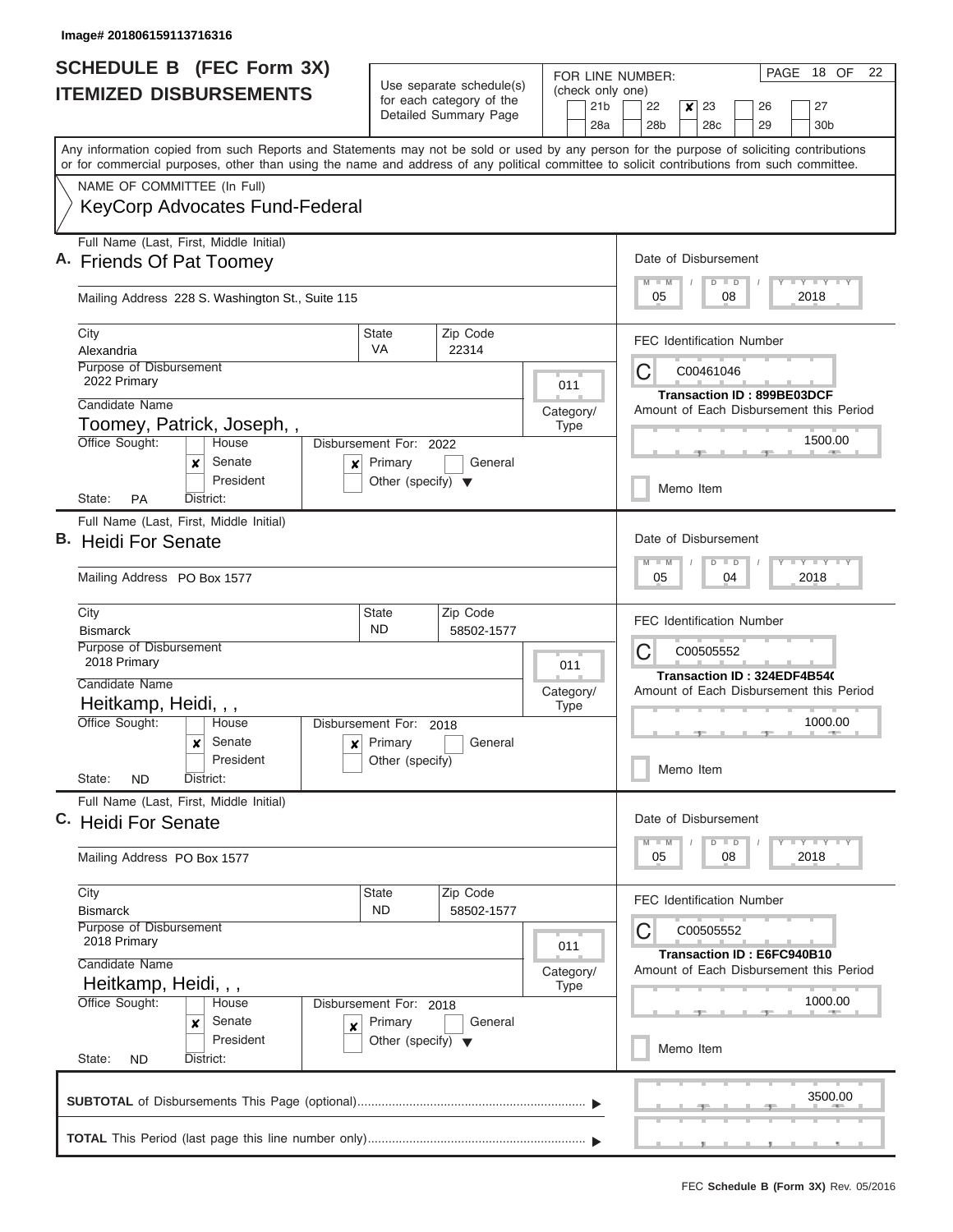I

| <b>SCHEDULE B (FEC Form 3X)</b>                                                                                                                                                                                                                                                         |                                                                              |                                                                               | FOR LINE NUMBER:               | PAGE 19 OF<br>22                                                                            |  |  |  |
|-----------------------------------------------------------------------------------------------------------------------------------------------------------------------------------------------------------------------------------------------------------------------------------------|------------------------------------------------------------------------------|-------------------------------------------------------------------------------|--------------------------------|---------------------------------------------------------------------------------------------|--|--|--|
| <b>ITEMIZED DISBURSEMENTS</b>                                                                                                                                                                                                                                                           |                                                                              | Use separate schedule(s)<br>for each category of the<br>Detailed Summary Page | (check only one)<br>21b<br>28a | 22<br>$\boldsymbol{x}$<br>23<br>26<br>27<br>28 <sub>b</sub><br>28c<br>29<br>30 <sub>b</sub> |  |  |  |
| Any information copied from such Reports and Statements may not be sold or used by any person for the purpose of soliciting contributions<br>or for commercial purposes, other than using the name and address of any political committee to solicit contributions from such committee. |                                                                              |                                                                               |                                |                                                                                             |  |  |  |
| NAME OF COMMITTEE (In Full)                                                                                                                                                                                                                                                             |                                                                              |                                                                               |                                |                                                                                             |  |  |  |
| <b>KeyCorp Advocates Fund-Federal</b>                                                                                                                                                                                                                                                   |                                                                              |                                                                               |                                |                                                                                             |  |  |  |
| Full Name (Last, First, Middle Initial)<br>A. Poliquin For Congress                                                                                                                                                                                                                     |                                                                              |                                                                               |                                | Date of Disbursement<br>Y LY LY LY<br>$M$ $M$<br>$D$ $D$                                    |  |  |  |
| Mailing Address PO Box 50                                                                                                                                                                                                                                                               |                                                                              |                                                                               |                                | 05<br>30<br>2018                                                                            |  |  |  |
| City<br>Oakland                                                                                                                                                                                                                                                                         | State<br>ME                                                                  | Zip Code<br>04963                                                             |                                | <b>FEC Identification Number</b>                                                            |  |  |  |
| <b>Purpose of Disbursement</b><br>2018 Primary                                                                                                                                                                                                                                          |                                                                              |                                                                               | 011                            | C<br>C00518654                                                                              |  |  |  |
| Candidate Name                                                                                                                                                                                                                                                                          |                                                                              |                                                                               | Category/                      | <b>Transaction ID: B3BC50F1CF</b><br>Amount of Each Disbursement this Period                |  |  |  |
| Poliquin, Bruce, Lee,,<br>Office Sought:<br>House<br>$\mathbf{x}$                                                                                                                                                                                                                       | Disbursement For: 2018                                                       |                                                                               | <b>Type</b>                    | 2500.00                                                                                     |  |  |  |
| Senate<br>$\boldsymbol{x}$<br>President                                                                                                                                                                                                                                                 | Primary<br>Other (specify) $\blacktriangledown$                              | General                                                                       |                                | Memo Item                                                                                   |  |  |  |
| ME<br>District:<br>State:<br>02<br>Full Name (Last, First, Middle Initial)                                                                                                                                                                                                              |                                                                              |                                                                               |                                |                                                                                             |  |  |  |
| B. Renacci For Senate                                                                                                                                                                                                                                                                   |                                                                              |                                                                               |                                |                                                                                             |  |  |  |
| Mailing Address 150 Smokerise Drive                                                                                                                                                                                                                                                     | Y FY FY FY<br>$M - M$<br>$D$ $D$<br>2018<br>05<br>17                         |                                                                               |                                |                                                                                             |  |  |  |
| City<br>Wadsworth                                                                                                                                                                                                                                                                       | <b>State</b><br>OH                                                           | Zip Code<br>44281-8701                                                        |                                | <b>FEC Identification Number</b>                                                            |  |  |  |
| Purpose of Disbursement<br>2018 General                                                                                                                                                                                                                                                 |                                                                              |                                                                               | 011                            | C<br>C00466359                                                                              |  |  |  |
| Candidate Name                                                                                                                                                                                                                                                                          |                                                                              |                                                                               |                                | Transaction ID: 143AD0A38F!                                                                 |  |  |  |
| Renacci, James, B.,,                                                                                                                                                                                                                                                                    |                                                                              |                                                                               | Category/<br><b>Type</b>       | Amount of Each Disbursement this Period                                                     |  |  |  |
| Office Sought:<br>House                                                                                                                                                                                                                                                                 | Disbursement For:                                                            | 2018                                                                          |                                | 1000.00                                                                                     |  |  |  |
| Senate<br>x                                                                                                                                                                                                                                                                             | Primary                                                                      | General<br>×                                                                  |                                |                                                                                             |  |  |  |
| President<br>State:<br>OH<br>District:                                                                                                                                                                                                                                                  | Other (specify)                                                              |                                                                               |                                | Memo Item                                                                                   |  |  |  |
| Full Name (Last, First, Middle Initial)<br>C. Rothfus For Congress                                                                                                                                                                                                                      |                                                                              |                                                                               |                                |                                                                                             |  |  |  |
| Mailing Address PO Box 435                                                                                                                                                                                                                                                              |                                                                              |                                                                               |                                |                                                                                             |  |  |  |
| City<br>Sewickley                                                                                                                                                                                                                                                                       | State<br>PA                                                                  | Zip Code<br>15143                                                             |                                | <b>FEC Identification Number</b>                                                            |  |  |  |
| Purpose of Disbursement<br>2018 General                                                                                                                                                                                                                                                 | 011                                                                          | C<br>C00497115                                                                |                                |                                                                                             |  |  |  |
| Candidate Name                                                                                                                                                                                                                                                                          | Category/                                                                    | Transaction ID: 8919C44250I<br>Amount of Each Disbursement this Period        |                                |                                                                                             |  |  |  |
| Rothfus, Keith, James,,<br>Office Sought:<br>House                                                                                                                                                                                                                                      | Disbursement For: 2018                                                       |                                                                               | <b>Type</b>                    | 1500.00                                                                                     |  |  |  |
| Senate<br>President                                                                                                                                                                                                                                                                     | Primary<br>General<br>$\pmb{\times}$<br>Other (specify) $\blacktriangledown$ |                                                                               |                                |                                                                                             |  |  |  |
| State:<br>PA<br>District:<br>17                                                                                                                                                                                                                                                         |                                                                              |                                                                               |                                |                                                                                             |  |  |  |
|                                                                                                                                                                                                                                                                                         |                                                                              |                                                                               |                                | 5000.00                                                                                     |  |  |  |
|                                                                                                                                                                                                                                                                                         |                                                                              |                                                                               |                                |                                                                                             |  |  |  |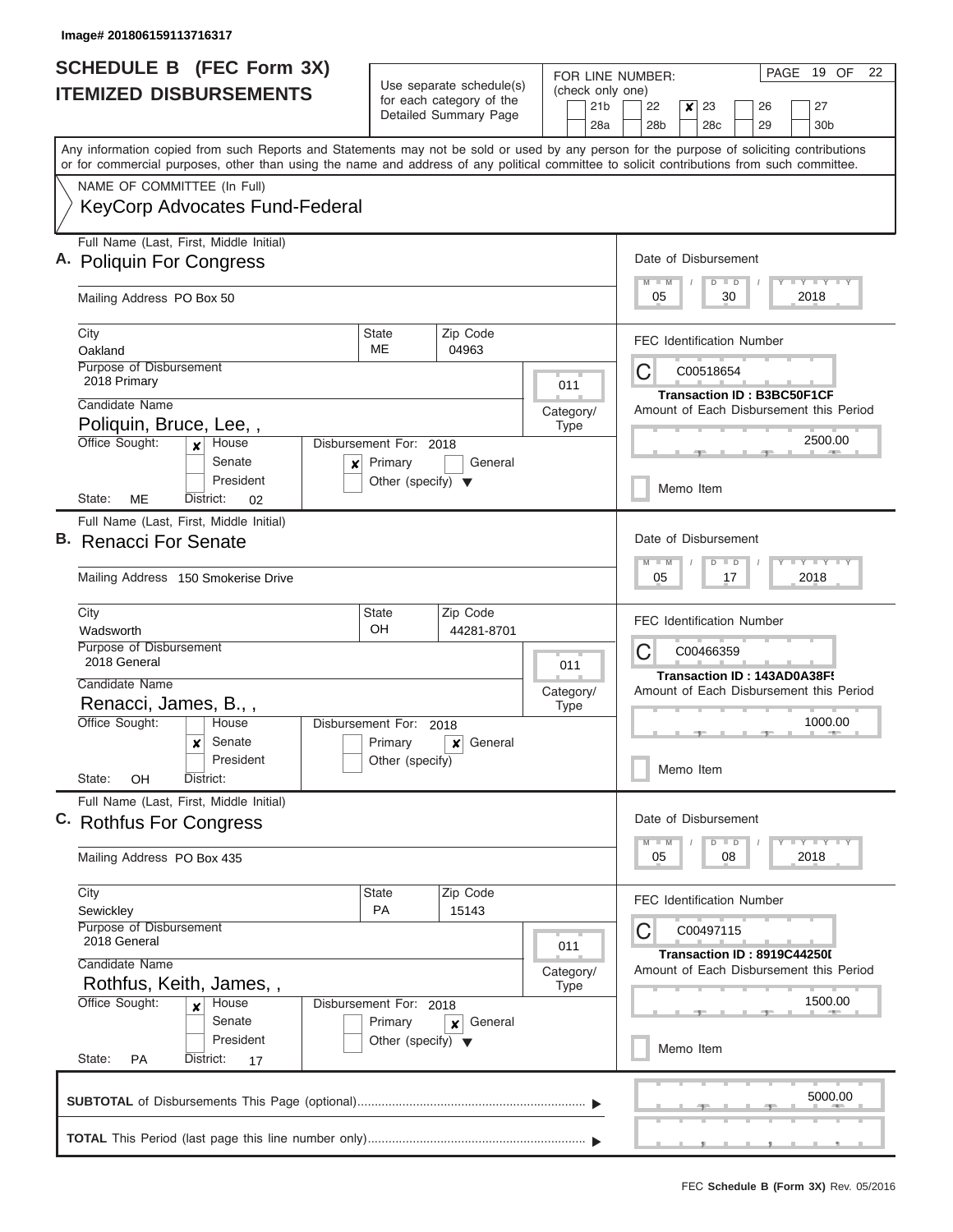| for each category of the<br>21 <sub>b</sub><br>22<br>$\boldsymbol{x}$<br>23<br>26<br>27<br>Detailed Summary Page<br>28 <sub>b</sub><br>29<br>28a<br>28 <sub>c</sub><br>30 <sub>b</sub><br>Any information copied from such Reports and Statements may not be sold or used by any person for the purpose of soliciting contributions<br>or for commercial purposes, other than using the name and address of any political committee to solicit contributions from such committee.<br>NAME OF COMMITTEE (In Full)<br><b>KeyCorp Advocates Fund-Federal</b><br>Full Name (Last, First, Middle Initial)<br>Date of Disbursement<br>Y I Y I Y I Y<br>$M - M$<br>$D$ $D$<br>05<br>2018<br>04<br>Mailing Address P.O. Box 4945<br>Zip Code<br>City<br>State<br><b>FEC Identification Number</b><br>MI<br>48826<br>East Lansing<br>Purpose of Disbursement<br>C<br>C00344473<br>2018 Primary<br>011<br><b>Transaction ID: 5BB965DC34</b><br>Candidate Name<br>Amount of Each Disbursement this Period<br>Category/<br>Stabenow, Deborah, , ,<br><b>Type</b><br>Office Sought:<br>1000.00<br>House<br>Disbursement For: 2018<br>Senate<br>Primary<br>General<br>×<br>×<br>President<br>Other (specify) $\blacktriangledown$<br>Memo Item<br>MI<br>District:<br>State:<br>Full Name (Last, First, Middle Initial)<br>Date of Disbursement<br><b>Steve Chabot For Congress</b><br>$Y = Y = Y = Y + Y$<br>M<br>$-W$<br>$D$ $D$<br>Mailing Address 3030 Harrison Ave.<br>05<br>24<br>2018<br>Zip Code<br>City<br>State<br><b>FEC Identification Number</b><br>OH<br>Cincinnati<br>45211<br>Purpose of Disbursement<br>С<br>C00301838<br>2018 General<br>011<br><b>Transaction ID: EEC0AF7D4A</b><br>Candidate Name<br>Amount of Each Disbursement this Period<br>Category/<br>Chabot, Steven, Joseph,,<br><b>Type</b><br>Office Sought:<br>2500.00<br>House<br>Disbursement For:<br>$\boldsymbol{x}$<br>2018<br>Senate<br>Primary<br>General<br>×<br>President<br>Other (specify)<br>Memo Item<br>State:<br>OΗ<br>District:<br>01<br>Full Name (Last, First, Middle Initial)<br>Date of Disbursement<br>C. Terri Sewell For Congress<br>$Y - Y - Y - Y - Y$<br>M<br>$D$ $D$<br>$-M$<br>Mailing Address PO Box 1964<br>05<br>04<br>2018<br>City<br>Zip Code<br>State<br><b>FEC Identification Number</b><br>AL<br>35201<br>Birmingham<br>Purpose of Disbursement<br>C<br>C00458976<br>2018 Primary<br>011<br>Transaction ID: 0FE20A299C<br>Candidate Name<br>Amount of Each Disbursement this Period<br>Category/<br>Sewell, Terri, Andrea, ,<br><b>Type</b><br>1000.00<br>Office Sought:<br>House<br>Disbursement For: 2018<br>$\boldsymbol{x}$<br>Senate<br>Primary<br>General<br>×<br>President<br>Other (specify) $\blacktriangledown$<br>Memo Item<br>State:<br>AL<br>District:<br>07<br>4500.00 | <b>SCHEDULE B (FEC Form 3X)</b><br><b>ITEMIZED DISBURSEMENTS</b> | Use separate schedule(s) |  |  | PAGE 20 OF<br>22<br>FOR LINE NUMBER:<br>(check only one) |  |  |  |  |  |  |  |
|------------------------------------------------------------------------------------------------------------------------------------------------------------------------------------------------------------------------------------------------------------------------------------------------------------------------------------------------------------------------------------------------------------------------------------------------------------------------------------------------------------------------------------------------------------------------------------------------------------------------------------------------------------------------------------------------------------------------------------------------------------------------------------------------------------------------------------------------------------------------------------------------------------------------------------------------------------------------------------------------------------------------------------------------------------------------------------------------------------------------------------------------------------------------------------------------------------------------------------------------------------------------------------------------------------------------------------------------------------------------------------------------------------------------------------------------------------------------------------------------------------------------------------------------------------------------------------------------------------------------------------------------------------------------------------------------------------------------------------------------------------------------------------------------------------------------------------------------------------------------------------------------------------------------------------------------------------------------------------------------------------------------------------------------------------------------------------------------------------------------------------------------------------------------------------------------------------------------------------------------------------------------------------------------------------------------------------------------------------------------------------------------------------------------------------------------------------------------------------------------------------------------------------------------------------------------------------------------------------------------------------------------------------------------------------------------------------------------------------------------------------------------------------------|------------------------------------------------------------------|--------------------------|--|--|----------------------------------------------------------|--|--|--|--|--|--|--|
|                                                                                                                                                                                                                                                                                                                                                                                                                                                                                                                                                                                                                                                                                                                                                                                                                                                                                                                                                                                                                                                                                                                                                                                                                                                                                                                                                                                                                                                                                                                                                                                                                                                                                                                                                                                                                                                                                                                                                                                                                                                                                                                                                                                                                                                                                                                                                                                                                                                                                                                                                                                                                                                                                                                                                                                          |                                                                  |                          |  |  |                                                          |  |  |  |  |  |  |  |
|                                                                                                                                                                                                                                                                                                                                                                                                                                                                                                                                                                                                                                                                                                                                                                                                                                                                                                                                                                                                                                                                                                                                                                                                                                                                                                                                                                                                                                                                                                                                                                                                                                                                                                                                                                                                                                                                                                                                                                                                                                                                                                                                                                                                                                                                                                                                                                                                                                                                                                                                                                                                                                                                                                                                                                                          |                                                                  |                          |  |  |                                                          |  |  |  |  |  |  |  |
|                                                                                                                                                                                                                                                                                                                                                                                                                                                                                                                                                                                                                                                                                                                                                                                                                                                                                                                                                                                                                                                                                                                                                                                                                                                                                                                                                                                                                                                                                                                                                                                                                                                                                                                                                                                                                                                                                                                                                                                                                                                                                                                                                                                                                                                                                                                                                                                                                                                                                                                                                                                                                                                                                                                                                                                          |                                                                  |                          |  |  |                                                          |  |  |  |  |  |  |  |
|                                                                                                                                                                                                                                                                                                                                                                                                                                                                                                                                                                                                                                                                                                                                                                                                                                                                                                                                                                                                                                                                                                                                                                                                                                                                                                                                                                                                                                                                                                                                                                                                                                                                                                                                                                                                                                                                                                                                                                                                                                                                                                                                                                                                                                                                                                                                                                                                                                                                                                                                                                                                                                                                                                                                                                                          |                                                                  |                          |  |  |                                                          |  |  |  |  |  |  |  |
|                                                                                                                                                                                                                                                                                                                                                                                                                                                                                                                                                                                                                                                                                                                                                                                                                                                                                                                                                                                                                                                                                                                                                                                                                                                                                                                                                                                                                                                                                                                                                                                                                                                                                                                                                                                                                                                                                                                                                                                                                                                                                                                                                                                                                                                                                                                                                                                                                                                                                                                                                                                                                                                                                                                                                                                          | A. Stabenow For US Senate                                        |                          |  |  |                                                          |  |  |  |  |  |  |  |
|                                                                                                                                                                                                                                                                                                                                                                                                                                                                                                                                                                                                                                                                                                                                                                                                                                                                                                                                                                                                                                                                                                                                                                                                                                                                                                                                                                                                                                                                                                                                                                                                                                                                                                                                                                                                                                                                                                                                                                                                                                                                                                                                                                                                                                                                                                                                                                                                                                                                                                                                                                                                                                                                                                                                                                                          |                                                                  |                          |  |  |                                                          |  |  |  |  |  |  |  |
|                                                                                                                                                                                                                                                                                                                                                                                                                                                                                                                                                                                                                                                                                                                                                                                                                                                                                                                                                                                                                                                                                                                                                                                                                                                                                                                                                                                                                                                                                                                                                                                                                                                                                                                                                                                                                                                                                                                                                                                                                                                                                                                                                                                                                                                                                                                                                                                                                                                                                                                                                                                                                                                                                                                                                                                          |                                                                  |                          |  |  |                                                          |  |  |  |  |  |  |  |
|                                                                                                                                                                                                                                                                                                                                                                                                                                                                                                                                                                                                                                                                                                                                                                                                                                                                                                                                                                                                                                                                                                                                                                                                                                                                                                                                                                                                                                                                                                                                                                                                                                                                                                                                                                                                                                                                                                                                                                                                                                                                                                                                                                                                                                                                                                                                                                                                                                                                                                                                                                                                                                                                                                                                                                                          |                                                                  |                          |  |  |                                                          |  |  |  |  |  |  |  |
|                                                                                                                                                                                                                                                                                                                                                                                                                                                                                                                                                                                                                                                                                                                                                                                                                                                                                                                                                                                                                                                                                                                                                                                                                                                                                                                                                                                                                                                                                                                                                                                                                                                                                                                                                                                                                                                                                                                                                                                                                                                                                                                                                                                                                                                                                                                                                                                                                                                                                                                                                                                                                                                                                                                                                                                          |                                                                  |                          |  |  |                                                          |  |  |  |  |  |  |  |
|                                                                                                                                                                                                                                                                                                                                                                                                                                                                                                                                                                                                                                                                                                                                                                                                                                                                                                                                                                                                                                                                                                                                                                                                                                                                                                                                                                                                                                                                                                                                                                                                                                                                                                                                                                                                                                                                                                                                                                                                                                                                                                                                                                                                                                                                                                                                                                                                                                                                                                                                                                                                                                                                                                                                                                                          |                                                                  |                          |  |  |                                                          |  |  |  |  |  |  |  |
|                                                                                                                                                                                                                                                                                                                                                                                                                                                                                                                                                                                                                                                                                                                                                                                                                                                                                                                                                                                                                                                                                                                                                                                                                                                                                                                                                                                                                                                                                                                                                                                                                                                                                                                                                                                                                                                                                                                                                                                                                                                                                                                                                                                                                                                                                                                                                                                                                                                                                                                                                                                                                                                                                                                                                                                          |                                                                  |                          |  |  |                                                          |  |  |  |  |  |  |  |
|                                                                                                                                                                                                                                                                                                                                                                                                                                                                                                                                                                                                                                                                                                                                                                                                                                                                                                                                                                                                                                                                                                                                                                                                                                                                                                                                                                                                                                                                                                                                                                                                                                                                                                                                                                                                                                                                                                                                                                                                                                                                                                                                                                                                                                                                                                                                                                                                                                                                                                                                                                                                                                                                                                                                                                                          |                                                                  |                          |  |  |                                                          |  |  |  |  |  |  |  |
|                                                                                                                                                                                                                                                                                                                                                                                                                                                                                                                                                                                                                                                                                                                                                                                                                                                                                                                                                                                                                                                                                                                                                                                                                                                                                                                                                                                                                                                                                                                                                                                                                                                                                                                                                                                                                                                                                                                                                                                                                                                                                                                                                                                                                                                                                                                                                                                                                                                                                                                                                                                                                                                                                                                                                                                          |                                                                  |                          |  |  |                                                          |  |  |  |  |  |  |  |
|                                                                                                                                                                                                                                                                                                                                                                                                                                                                                                                                                                                                                                                                                                                                                                                                                                                                                                                                                                                                                                                                                                                                                                                                                                                                                                                                                                                                                                                                                                                                                                                                                                                                                                                                                                                                                                                                                                                                                                                                                                                                                                                                                                                                                                                                                                                                                                                                                                                                                                                                                                                                                                                                                                                                                                                          |                                                                  |                          |  |  |                                                          |  |  |  |  |  |  |  |
|                                                                                                                                                                                                                                                                                                                                                                                                                                                                                                                                                                                                                                                                                                                                                                                                                                                                                                                                                                                                                                                                                                                                                                                                                                                                                                                                                                                                                                                                                                                                                                                                                                                                                                                                                                                                                                                                                                                                                                                                                                                                                                                                                                                                                                                                                                                                                                                                                                                                                                                                                                                                                                                                                                                                                                                          |                                                                  |                          |  |  |                                                          |  |  |  |  |  |  |  |
|                                                                                                                                                                                                                                                                                                                                                                                                                                                                                                                                                                                                                                                                                                                                                                                                                                                                                                                                                                                                                                                                                                                                                                                                                                                                                                                                                                                                                                                                                                                                                                                                                                                                                                                                                                                                                                                                                                                                                                                                                                                                                                                                                                                                                                                                                                                                                                                                                                                                                                                                                                                                                                                                                                                                                                                          |                                                                  |                          |  |  |                                                          |  |  |  |  |  |  |  |
|                                                                                                                                                                                                                                                                                                                                                                                                                                                                                                                                                                                                                                                                                                                                                                                                                                                                                                                                                                                                                                                                                                                                                                                                                                                                                                                                                                                                                                                                                                                                                                                                                                                                                                                                                                                                                                                                                                                                                                                                                                                                                                                                                                                                                                                                                                                                                                                                                                                                                                                                                                                                                                                                                                                                                                                          |                                                                  |                          |  |  |                                                          |  |  |  |  |  |  |  |
|                                                                                                                                                                                                                                                                                                                                                                                                                                                                                                                                                                                                                                                                                                                                                                                                                                                                                                                                                                                                                                                                                                                                                                                                                                                                                                                                                                                                                                                                                                                                                                                                                                                                                                                                                                                                                                                                                                                                                                                                                                                                                                                                                                                                                                                                                                                                                                                                                                                                                                                                                                                                                                                                                                                                                                                          |                                                                  |                          |  |  |                                                          |  |  |  |  |  |  |  |
|                                                                                                                                                                                                                                                                                                                                                                                                                                                                                                                                                                                                                                                                                                                                                                                                                                                                                                                                                                                                                                                                                                                                                                                                                                                                                                                                                                                                                                                                                                                                                                                                                                                                                                                                                                                                                                                                                                                                                                                                                                                                                                                                                                                                                                                                                                                                                                                                                                                                                                                                                                                                                                                                                                                                                                                          |                                                                  |                          |  |  |                                                          |  |  |  |  |  |  |  |
|                                                                                                                                                                                                                                                                                                                                                                                                                                                                                                                                                                                                                                                                                                                                                                                                                                                                                                                                                                                                                                                                                                                                                                                                                                                                                                                                                                                                                                                                                                                                                                                                                                                                                                                                                                                                                                                                                                                                                                                                                                                                                                                                                                                                                                                                                                                                                                                                                                                                                                                                                                                                                                                                                                                                                                                          |                                                                  |                          |  |  |                                                          |  |  |  |  |  |  |  |
|                                                                                                                                                                                                                                                                                                                                                                                                                                                                                                                                                                                                                                                                                                                                                                                                                                                                                                                                                                                                                                                                                                                                                                                                                                                                                                                                                                                                                                                                                                                                                                                                                                                                                                                                                                                                                                                                                                                                                                                                                                                                                                                                                                                                                                                                                                                                                                                                                                                                                                                                                                                                                                                                                                                                                                                          |                                                                  |                          |  |  |                                                          |  |  |  |  |  |  |  |
|                                                                                                                                                                                                                                                                                                                                                                                                                                                                                                                                                                                                                                                                                                                                                                                                                                                                                                                                                                                                                                                                                                                                                                                                                                                                                                                                                                                                                                                                                                                                                                                                                                                                                                                                                                                                                                                                                                                                                                                                                                                                                                                                                                                                                                                                                                                                                                                                                                                                                                                                                                                                                                                                                                                                                                                          |                                                                  |                          |  |  |                                                          |  |  |  |  |  |  |  |
|                                                                                                                                                                                                                                                                                                                                                                                                                                                                                                                                                                                                                                                                                                                                                                                                                                                                                                                                                                                                                                                                                                                                                                                                                                                                                                                                                                                                                                                                                                                                                                                                                                                                                                                                                                                                                                                                                                                                                                                                                                                                                                                                                                                                                                                                                                                                                                                                                                                                                                                                                                                                                                                                                                                                                                                          |                                                                  |                          |  |  |                                                          |  |  |  |  |  |  |  |
|                                                                                                                                                                                                                                                                                                                                                                                                                                                                                                                                                                                                                                                                                                                                                                                                                                                                                                                                                                                                                                                                                                                                                                                                                                                                                                                                                                                                                                                                                                                                                                                                                                                                                                                                                                                                                                                                                                                                                                                                                                                                                                                                                                                                                                                                                                                                                                                                                                                                                                                                                                                                                                                                                                                                                                                          |                                                                  |                          |  |  |                                                          |  |  |  |  |  |  |  |
|                                                                                                                                                                                                                                                                                                                                                                                                                                                                                                                                                                                                                                                                                                                                                                                                                                                                                                                                                                                                                                                                                                                                                                                                                                                                                                                                                                                                                                                                                                                                                                                                                                                                                                                                                                                                                                                                                                                                                                                                                                                                                                                                                                                                                                                                                                                                                                                                                                                                                                                                                                                                                                                                                                                                                                                          |                                                                  |                          |  |  |                                                          |  |  |  |  |  |  |  |
|                                                                                                                                                                                                                                                                                                                                                                                                                                                                                                                                                                                                                                                                                                                                                                                                                                                                                                                                                                                                                                                                                                                                                                                                                                                                                                                                                                                                                                                                                                                                                                                                                                                                                                                                                                                                                                                                                                                                                                                                                                                                                                                                                                                                                                                                                                                                                                                                                                                                                                                                                                                                                                                                                                                                                                                          |                                                                  |                          |  |  |                                                          |  |  |  |  |  |  |  |
|                                                                                                                                                                                                                                                                                                                                                                                                                                                                                                                                                                                                                                                                                                                                                                                                                                                                                                                                                                                                                                                                                                                                                                                                                                                                                                                                                                                                                                                                                                                                                                                                                                                                                                                                                                                                                                                                                                                                                                                                                                                                                                                                                                                                                                                                                                                                                                                                                                                                                                                                                                                                                                                                                                                                                                                          |                                                                  |                          |  |  |                                                          |  |  |  |  |  |  |  |
|                                                                                                                                                                                                                                                                                                                                                                                                                                                                                                                                                                                                                                                                                                                                                                                                                                                                                                                                                                                                                                                                                                                                                                                                                                                                                                                                                                                                                                                                                                                                                                                                                                                                                                                                                                                                                                                                                                                                                                                                                                                                                                                                                                                                                                                                                                                                                                                                                                                                                                                                                                                                                                                                                                                                                                                          |                                                                  |                          |  |  |                                                          |  |  |  |  |  |  |  |
|                                                                                                                                                                                                                                                                                                                                                                                                                                                                                                                                                                                                                                                                                                                                                                                                                                                                                                                                                                                                                                                                                                                                                                                                                                                                                                                                                                                                                                                                                                                                                                                                                                                                                                                                                                                                                                                                                                                                                                                                                                                                                                                                                                                                                                                                                                                                                                                                                                                                                                                                                                                                                                                                                                                                                                                          |                                                                  |                          |  |  |                                                          |  |  |  |  |  |  |  |
|                                                                                                                                                                                                                                                                                                                                                                                                                                                                                                                                                                                                                                                                                                                                                                                                                                                                                                                                                                                                                                                                                                                                                                                                                                                                                                                                                                                                                                                                                                                                                                                                                                                                                                                                                                                                                                                                                                                                                                                                                                                                                                                                                                                                                                                                                                                                                                                                                                                                                                                                                                                                                                                                                                                                                                                          |                                                                  |                          |  |  |                                                          |  |  |  |  |  |  |  |
|                                                                                                                                                                                                                                                                                                                                                                                                                                                                                                                                                                                                                                                                                                                                                                                                                                                                                                                                                                                                                                                                                                                                                                                                                                                                                                                                                                                                                                                                                                                                                                                                                                                                                                                                                                                                                                                                                                                                                                                                                                                                                                                                                                                                                                                                                                                                                                                                                                                                                                                                                                                                                                                                                                                                                                                          |                                                                  |                          |  |  |                                                          |  |  |  |  |  |  |  |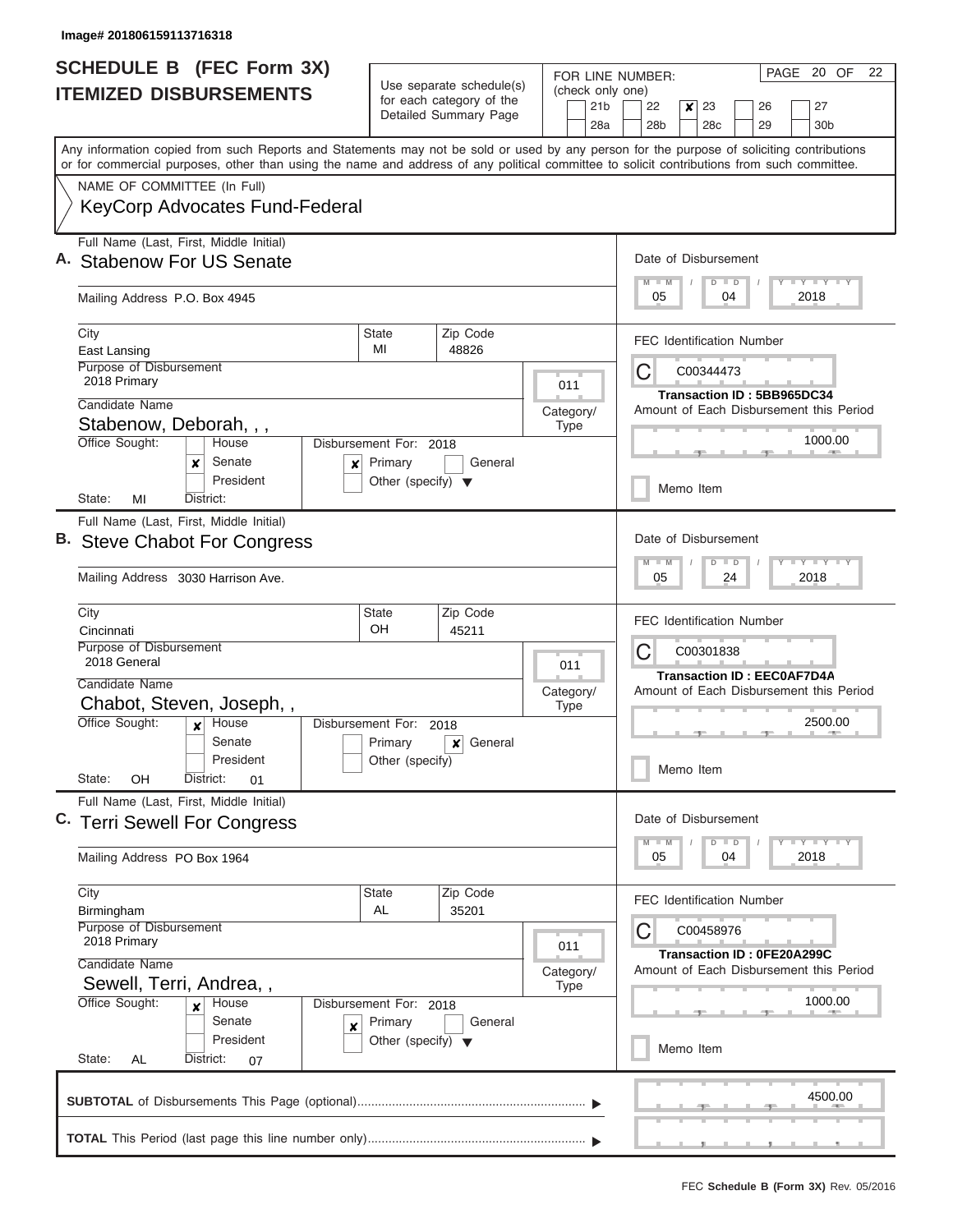| <b>SCHEDULE B</b> (FEC Form 3X)<br><b>ITEMIZED DISBURSEMENTS</b>                                                                                                                                                                                                                                                                                                | Use separate schedule(s)<br>(check only one)<br>for each category of the<br>21 <sub>b</sub><br>Detailed Summary Page<br>28a |                                                                                            |                          | PAGE 21 OF<br>22<br>FOR LINE NUMBER:<br>22<br>$\boldsymbol{x}$<br>23<br>27<br>26<br>28 <sub>b</sub><br>28c<br>29<br>30b |  |  |  |  |  |
|-----------------------------------------------------------------------------------------------------------------------------------------------------------------------------------------------------------------------------------------------------------------------------------------------------------------------------------------------------------------|-----------------------------------------------------------------------------------------------------------------------------|--------------------------------------------------------------------------------------------|--------------------------|-------------------------------------------------------------------------------------------------------------------------|--|--|--|--|--|
| Any information copied from such Reports and Statements may not be sold or used by any person for the purpose of soliciting contributions<br>or for commercial purposes, other than using the name and address of any political committee to solicit contributions from such committee.<br>NAME OF COMMITTEE (In Full)<br><b>KeyCorp Advocates Fund-Federal</b> |                                                                                                                             |                                                                                            |                          |                                                                                                                         |  |  |  |  |  |
| Full Name (Last, First, Middle Initial)<br>A. Terri Sewell For Congress<br>Mailing Address PO Box 1964                                                                                                                                                                                                                                                          |                                                                                                                             |                                                                                            |                          | Date of Disbursement<br>Y LY LY LY<br>$\blacksquare$ M<br>$D$ $D$<br>08<br>2018<br>05                                   |  |  |  |  |  |
| City<br>Birmingham<br>Purpose of Disbursement<br>2018 Primary                                                                                                                                                                                                                                                                                                   | State<br>AL                                                                                                                 | Zip Code<br>35201                                                                          | 011                      | <b>FEC Identification Number</b><br>C00458976<br>Ĉ<br>Transaction ID: 0F95F480557                                       |  |  |  |  |  |
| Candidate Name<br>Sewell, Terri, Andrea,,<br>Office Sought:<br>House<br>x<br>Senate<br>×<br>President                                                                                                                                                                                                                                                           | Disbursement For: 2018<br>Primary<br>Other (specify) $\blacktriangledown$                                                   | General                                                                                    | Category/<br><b>Type</b> | Amount of Each Disbursement this Period<br>1000.00<br>Memo Item                                                         |  |  |  |  |  |
| State:<br>AL<br>District:<br>07<br>Full Name (Last, First, Middle Initial)<br>Tim Ryan For Congress<br>Mailing Address PO Box 189                                                                                                                                                                                                                               |                                                                                                                             | Date of Disbursement<br>$-1 - Y - 1 - Y - 1 - Y$<br>$M - M$<br>$D$ $D$<br>30<br>2018<br>05 |                          |                                                                                                                         |  |  |  |  |  |
| City<br><b>Niles</b><br>Purpose of Disbursement<br>2018 General<br>Candidate Name                                                                                                                                                                                                                                                                               | State<br>OH                                                                                                                 | Zip Code<br>44446                                                                          | 011                      | <b>FEC Identification Number</b><br>C00373464<br>Ĉ<br>Transaction ID: DC55CE391A                                        |  |  |  |  |  |
| Ryan, Timothy, John,,<br>Office Sought:<br>House<br>$\boldsymbol{x}$<br>Senate<br>President<br>State:<br>OН<br>District:<br>13                                                                                                                                                                                                                                  | Disbursement For:<br>Primary<br>Other (specify)                                                                             | 2018<br>General<br>x                                                                       | Category/<br><b>Type</b> | Amount of Each Disbursement this Period<br>1000.00<br>Memo Item                                                         |  |  |  |  |  |
| Full Name (Last, First, Middle Initial)<br>C. Trey For Congress<br>Mailing Address PO Box 421                                                                                                                                                                                                                                                                   |                                                                                                                             | Date of Disbursement<br>$Y - Y - Y - Y - Y$<br>$M$ $M$<br>$D$ $D$<br>2018<br>05<br>17      |                          |                                                                                                                         |  |  |  |  |  |
| City<br>Jeffersonville<br>Purpose of Disbursement<br>2018 General                                                                                                                                                                                                                                                                                               | State<br>IN                                                                                                                 | Zip Code<br>47130                                                                          | 011                      | <b>FEC Identification Number</b><br>С<br>C00590463<br>Transaction ID: 6B1CC34D90                                        |  |  |  |  |  |
| Candidate Name<br>Hollingsworth, Trey, , ,<br>Office Sought:<br>House<br>×<br>Senate<br>President<br>State:<br>IN<br>District:<br>09                                                                                                                                                                                                                            | Disbursement For: 2018<br>Primary<br>Other (specify) $\blacktriangledown$                                                   | General<br>×                                                                               | Category/<br><b>Type</b> | Amount of Each Disbursement this Period<br>2500.00<br>Memo Item                                                         |  |  |  |  |  |
|                                                                                                                                                                                                                                                                                                                                                                 |                                                                                                                             |                                                                                            |                          | 4500.00                                                                                                                 |  |  |  |  |  |